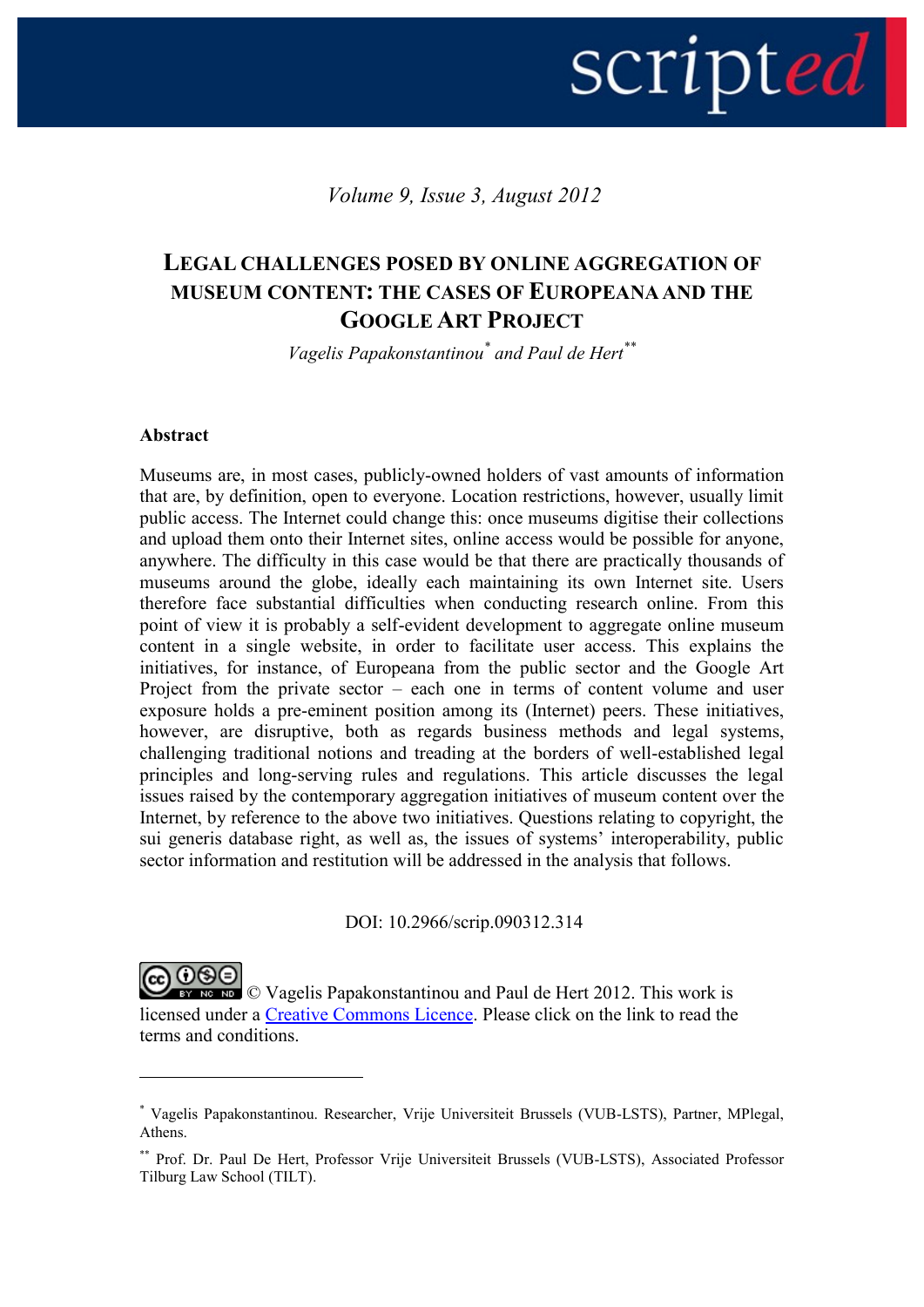#### **1. Introduction**

Internet trends, ultimately constituting social phenomena, change over time. The ways providers make their data available online and users navigate the web alter frequently. Allegedly, for the time being we are living in the age of cloud computing, web social networking, micro-blogging, and, what is of direct interest to this article, heroic Internet entrepreneurship. The latter may be identified as bold, new Internet projects of infinite space for development, uncertain outcome and even more uncertain profitability and, thus, sustainability. These projects are aimed at nothing less than affecting the daily lives of everyone. They are advocating a worthy cause but at times they may carry hidden financial considerations. Examples of such projects relevant for this article are, from the private sector, Google Books<sup>1</sup> and the Google Art Project,<sup>2</sup> from the public sector, Europeana,<sup>3</sup> and from non-profit institutions, Project Gutenberg<sup>4</sup> or Internet Archive.<sup>5</sup>

Museums are, perhaps unavoidably, entangled in these projects. They are in most cases public-owned holders of vast amounts of information that, by definition, is open to everyone. However, location restrictions limit public access; at best, the trend for touring exhibitions and loan of artifacts, as burdened with a series of factual and legal difficulties, compensates for location limitations. However, the Internet could change all this: Once museums digitise their collections and upload them onto their Internet sites, online access would be possible for anyone anywhere.

The difficulty in this case would be that there are practically thousands of museums around the globe, ideally each maintaining its own Internet site. Works of art are dispersed among them without any logical coherence. Users therefore face substantial difficulties when searching online for specific works of art or conducting research. From this point of view, it is probably a self-evident development to aggregate online museum content to a single website, in order to facilitate user access. Users shall only need to log into a single website rather than helplessly navigating the web in order to assemble a complete picture of an era or an artist, being compelled to visit the websites of a number of museums in the process. This explains the heroic Internet entrepreneurship behind the initiatives of Europeana, from the public sector, and the Google Art Project, from the private sector.

What is also common among all heroic Internet entrepreneurship is that it is unavoidably disruptive, both as regards business methods and legal systems. For instance, ambitious projects such as Google Books have overturned long established business practices and have faced substantial legal difficulties in the process.<sup>6</sup> Other similar projects, in an effort to avoid legal controversy as much as possible, have

<sup>&</sup>lt;sup>1</sup> Se[e http://books.google.com](http://books.google.com/) (accessed 10 Dec 12)

<sup>&</sup>lt;sup>2</sup> Se[e http://www.googleartproject.com](http://www.googleartproject.com/) (accessed 10 Dec 12)

<sup>&</sup>lt;sup>3</sup> Se[e http://www.europeana.eu/portal](http://www.europeana.eu/portal) (accessed 10 Dec 12)

<sup>&</sup>lt;sup>4</sup> Se[e http://www.gutenberg.org](http://www.gutenberg.org/) (accessed 10 Dec 12)

<sup>&</sup>lt;sup>5</sup> Se[e http://archive.org](http://archive.org/) (accessed 10 Dec 12)

<sup>&</sup>lt;sup>6</sup> In the USA Google is involved in a long legal dispute, despite of the fact that it reached a settlement in 2008 with author and publisher groups (see, for instance, A. Efrati, T. A. Trachtenberg, "Judge Rejects Google Books Settlement", *The Wall Street Journal,* March 23, 2011). It appears, however, that in France the initiative has fared better (S. Schechner, "Google Settles Lawsuits Brought by French Authors and Publishers", *The Wall Street Journal*, June 11, 2012).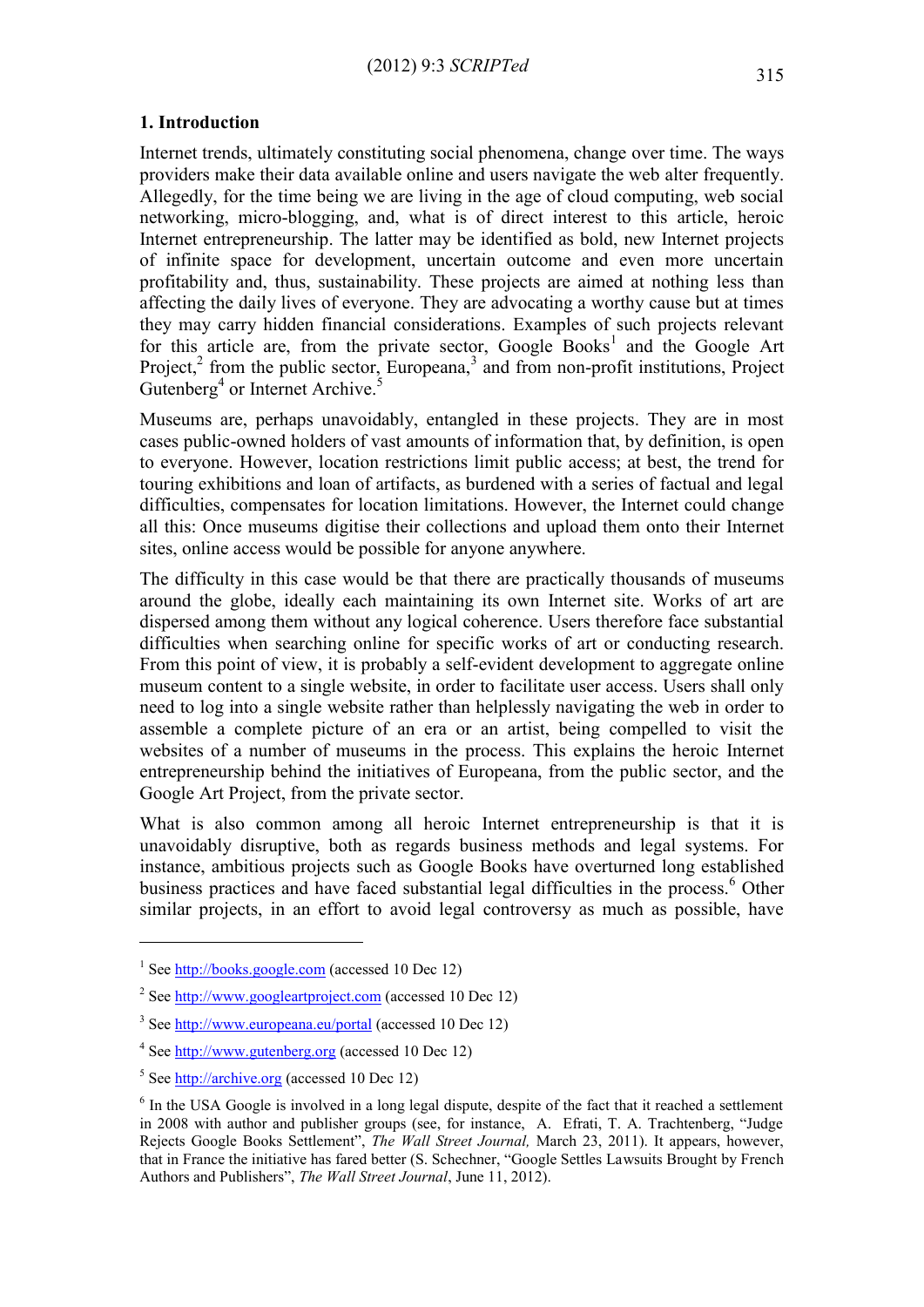proceeded with extreme caution. Project Gutenberg, for instance, makes available only acclaimed works with expired copyright.<sup>7</sup>

The aggregation of digitised (or digital) museum content onto a single website threatens to undermine the traditional scheme for the use of museum collections. Until the relevant initiatives came into light, museums made their collections available to the public either in the real world, from within their premises, or through their own websites. The connection, therefore, between a museum and its collections was everpresent and predominant. This essentially meant that all decisions on the use of artifacts lay within the museum: museum managements were free to decide which collections to display from time to time, which to place on their respective Internet sites, what to charge for each category of uses, as well as, the terms and conditions regulating such public access or re-use. Granting aggregation rights to a single website operator could mean that certain of the above decisions no longer are the prerogative of the museums concerned. This shift in the decision-making process is important and bears concrete legal consequences for museums.

Online content aggregation probably constitutes a worthy cause, as public access and openness are perhaps better served through single, all-encompassing websites rather than dispersed and incompatible among the dedicated museum Internet sites. As it will be demonstrated in the analysis that follows these conflicting interests are, for the time being, addressed only in the texts of the relevant aggregation agreements. It is a solution, however, that lacks in transparency and legal certainty and therefore needs to be replaced by concrete regulations.

In addition, online aggregation of museum content *per se* affects the current public access model and therefore, unavoidably, the legal systems supporting it. From this point of view, the copyright system, as well as the EU-particular database right, is evidently affected. The same applies to user expectations to system interoperability, as well as, to public access and re-use of public information. Does online content aggregation constitute an intended act of re-use and exploitation of public sector information in a more efficient and financially meaningful way, as expected by the relevant EU legislation?

Finally, although the right of museums to grant the necessary powers to online content aggregators is taken for granted for the purposes of this analysis, what should not be taken for granted is that online content aggregation, once in place, is easy to place within contractual or technical boundaries and even becomes possible to predict. As it will be demonstrated, online aggregators, even under their best intentions, cannot possibly promise a non-profit (or, for the same purposes, profitable) use of museum collections on their websites. Once aggregated on-line, museum content develops an independent existence, potentially exceeding the limitations and purposes, of the museums that released it.

The foregoing remarks and questions, learn that initiatives for the aggregation online of museum content are bound to open legal discussions. A number of traditional notions, well-established principles, and long-serving rules and regulations are challenged during the execution of what would otherwise appear to be a necessary Internet process to facilitate user access: superimposing an aggregating website upon content scattered online or stored in off-line databases.

<sup>&</sup>lt;sup>7</sup> As explicitly explained in its homepage, see  $\frac{http://www.gutenberg.org}{http://www.gutenberg.org}$  (accessed 10 Dec 12).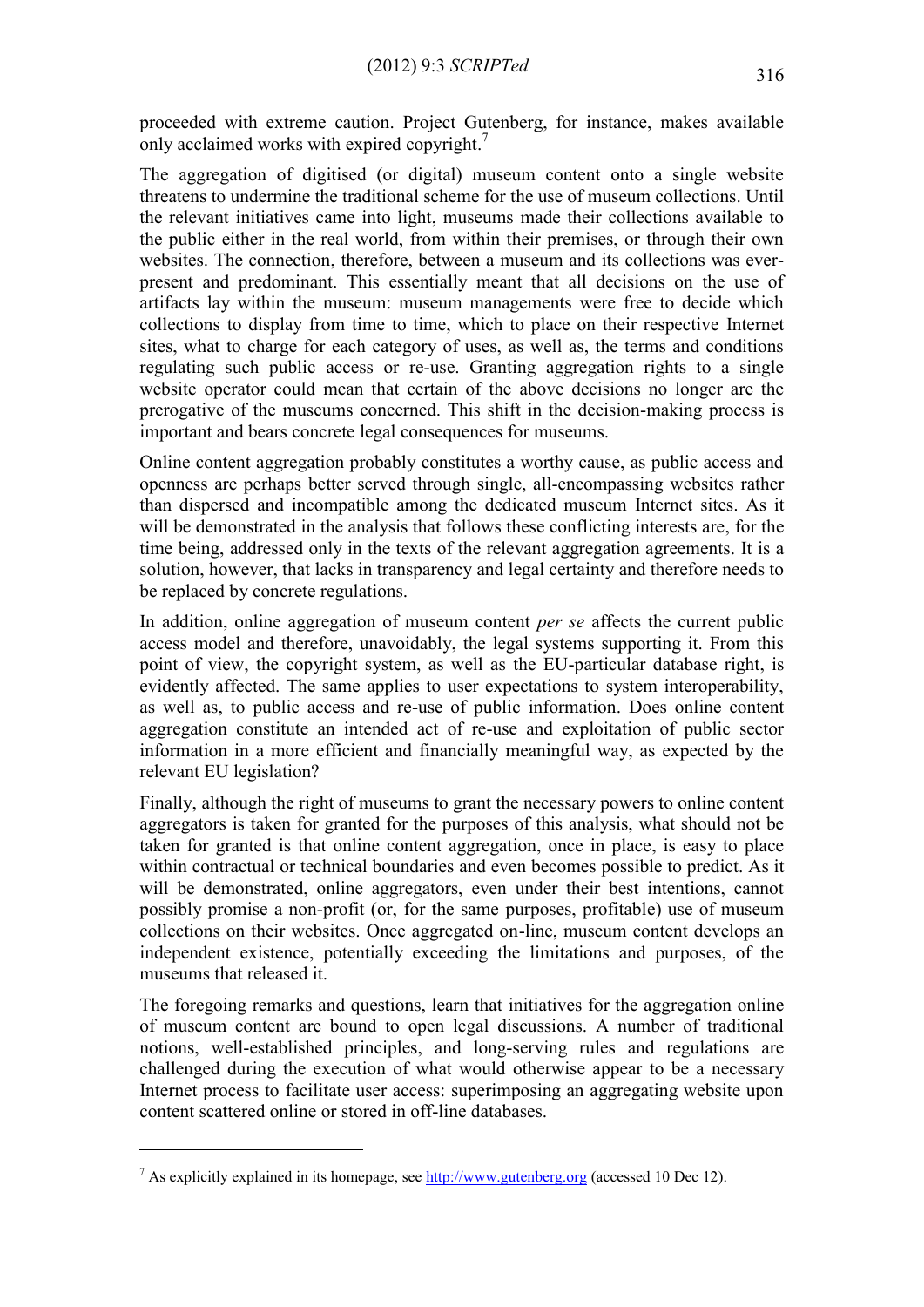It is exactly these challenges posed by online museum content aggregation to existing legal schemes that will be elaborated in this article, with the aim of highlighting shortcomings of the regulatory framework in effect while accommodating the needs of a previously unforeseen, but by now essential, content use model. In order to achieve this, two concrete models shall be placed under scrutiny (under section 1): the authors consider that the contemporary initiatives from Google (the Google Art Project) and the EU Commission (Europeana) constitute an adequate sample due to their shared purpose but otherwise substantial differences in origin, approach and  $implementation.<sup>8</sup>$ 

Both initiatives make content available through the Internet. Both initiatives aggregate museum content in a single Internet space, although each one has implemented a different approach and strategy and each presents significant advantages but also challenges to museums. In this context, questions relating to copyright applicability (3), the *sui generis* database right (4), as well as, the issues of systems' interoperability (5) public sector information (6) and restitution (7) will be addressed in the analysis that follows. The analysis that follows shall demonstrate the limitations of the regulations currently in effect while addressing the new, online content aggregation, reality, and the need for an *ad hoc* regulatory framework in order for online museum content aggregation to develop its full potential to serve user access.

# **2. How do Europeana and Google Art work?**

<u>.</u>

## *2.1 The birth of the Europeana and Google Art initiative*

On 20 November 2008, Europeana.eu was formally launched by the President of the European Commission.<sup>9</sup> The political initiative behind its establishment may be traced as early as in  $2005$ ,<sup>10</sup> allegedly triggered by the launch of Google Books. The aim of the Europeana project, although originally connected to the EU Digital Libraries Initiative, was "to make Europe's cultural, audiovisual and scientific heritage accessible to all", exceeding thus the limitations of a book digitisation project. By now, Europeana's strategic plan is to provide access to Europe's entire cultural heritage, intended to be digitised by  $2025$ <sup> $11$ </sup>. The project gave access at the

 $8$  We observe that it is exactly their difference in scope and content volume (at least for the time being), as well as their different age – an important factor on the Internet, that explains why Europeana may appear at times in the analysis that follows to attract more attention than the Google Art Project.

<sup>9</sup> See Purday J, "Think culture: Europeana.eu from concept to construction"(2009) 27(6) *The Electronic Library* at 919-937.

<sup>&</sup>lt;sup>10</sup> See the Europeana Milestones, at the Europeana website available at [http://europeana.eu/portal/aboutus\\_background.html](http://europeana.eu/portal/aboutus_background.html) (accessed 10 Dec 2012), and also Council Resolution of 25 June 2002 on preserving tomorrow's memory — preserving digital content for future generations, Official Journal C 162, 06/07/2002, 0004-0005 available at [http://eur](http://eur-lex.europa.eu/LexUriServ/LexUriServ.do?uri=CELEX:32002G0706(02):EN:HTML)[lex.europa.eu/LexUriServ/LexUriServ.do?uri=CELEX:32002G0706\(02\):EN:HTML](http://eur-lex.europa.eu/LexUriServ/LexUriServ.do?uri=CELEX:32002G0706(02):EN:HTML) (accessed 10 Dec 12)

<sup>&</sup>lt;sup>11</sup> See *Commission Recommendation of 27.10.2011* on the digitisation and online accessibility of *cultural material and digital preservation, C (2011) 7579 final* available at [http://eur](http://eur-lex.europa.eu/LexUriServ/LexUriServ.do?uri=OJ:L:2011:283:0039:0045:EN:PDF)[lex.europa.eu/LexUriServ/LexUriServ.do?uri=OJ:L:2011:283:0039:0045:EN:PDF](http://eur-lex.europa.eu/LexUriServ/LexUriServ.do?uri=OJ:L:2011:283:0039:0045:EN:PDF) (accessed 10 Dec 12)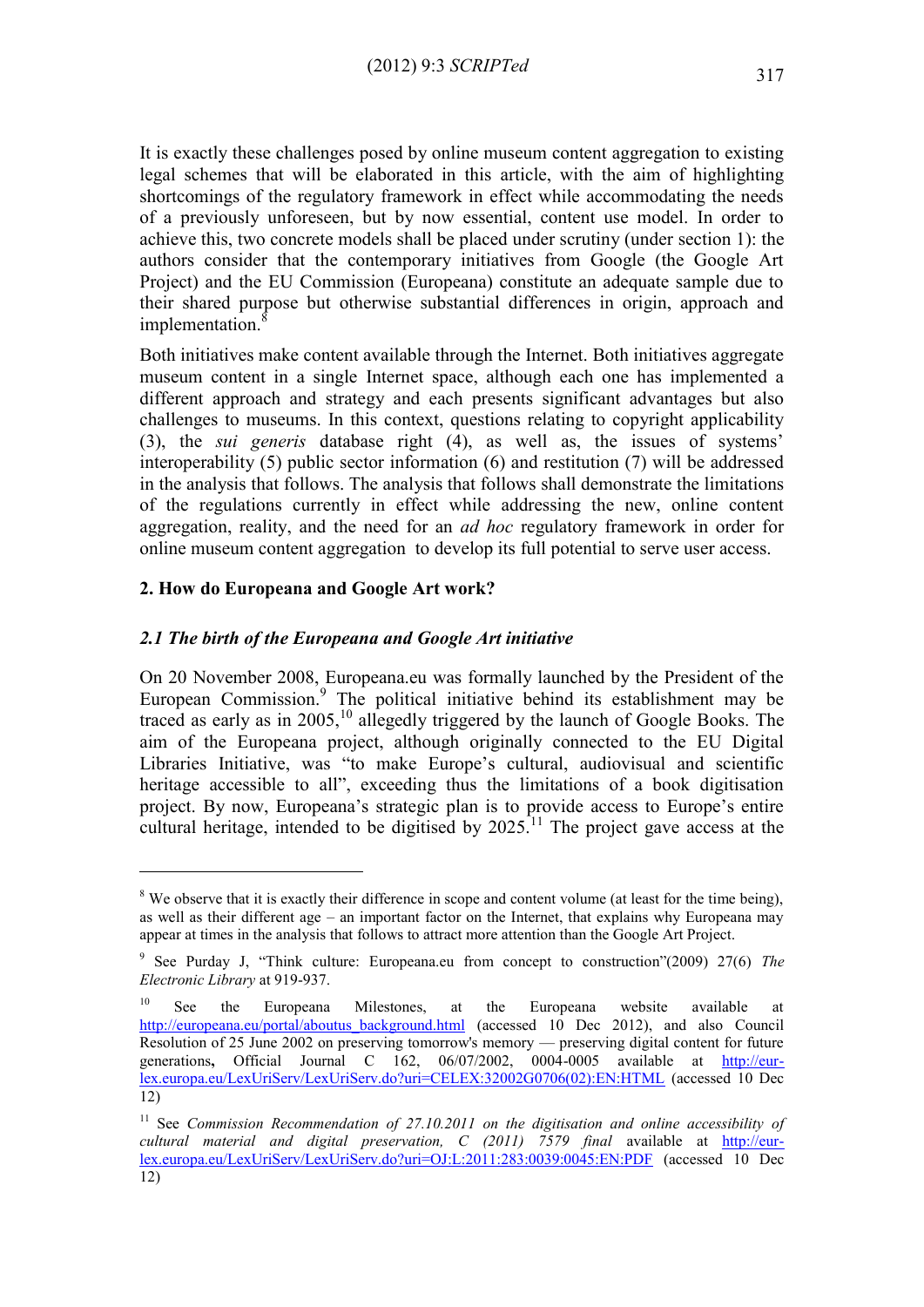time of its launch to 4.5 million digital objects from over 1,000 contributing collections from every member of the European Union, which increased to 19 million objects by late 2011. Perhaps true to its bureaucratic origins, the Europeana model is multi-layered: At the highest level, a foundation, the Europeana Foundation, is the project's governing body. The Foundation comprises an Executive Committee, a Board of Participants, and the Council of Content Providers and Aggregators. At national level, the Europeana project is ideally intended to co-operate with a single content aggregator per Member State. However, if this is not possible, as has often been the case until today, Europeana may contract directly with cultural institutions.

Google launched its, equally ambitious but seemingly far less bureaucratic, Art Project on February 1, 2011. The Project, apparently an off-spring of the famous Google employee-policy of  $20\%$  project, $12$  is an online compilation of digitised museum content (paintings) from galleries worldwide as well as, making indoor use of the Google Street View technology, a virtual tour of the respective museums. In this way, at least as per its mid-2012 structure, users are provided with two options: either to view single artworks, admittedly in high-resolution normally inaccessible to museum visitors, or to virtually walk through the co-operating museum collections. At the launch of the Google Art Project seventeen galleries and museums were included, from both sides of the Atlantic, and by mid-2012 this number increased to more than 150.

As promised, we will focus in this legal study on these two relevant models dominating the Internet at the time being.<sup>13</sup> Both Europeana and the Google Art Project share a common purpose, to create a single website where users may access the whole, or a very substantial part, of human cultural heritance. On the other hand, due to their difference in origins (public vs. private), approach (Europeana has adopted an all-inclusive approach, aiming at including any and all European culture objects, whereby the Google Art Project provided access at first only to paintings and then to other types of collections as well however from a limited number of museums) and implementation (Europeana does not host any content on its website, while the Google Art Project hosts both museum content and navigation details), the above two models constitute an adequate sample through which to elaborate upon the legal issues raised either individually or in common by those two models. Given the nature of the initiative, it is to be expected that no more than a handful of similar initiatives around the world may exist at any given moment.<sup>14</sup>

<u>.</u>

<sup>&</sup>lt;sup>12</sup> See the respective post in the Official Google Blog, Explore museums and great works of art in the Google Art Project, (1 February 2011) available at [http://googleblog.blogspot.com/2011/02/explore](http://googleblog.blogspot.com/2011/02/explore-museums-and-great-works-of-art.html)[museums-and-great-works-of-art.html](http://googleblog.blogspot.com/2011/02/explore-museums-and-great-works-of-art.html) (accessed 10 Dec. 12).

<sup>&</sup>lt;sup>13</sup> Other, national, online content aggregating efforts include the German BAM portal available at [http://www.bam-portal.de](http://www.bam-portal.de/) (accessed 10 Dec 12) or the Italian Culturaitalia available at [www.culturaitalia.it](http://www.culturaitalia.it/) (accessed 10 Dec. 12) or even the Dutch GVNL project available at [http://www.geheugenvannederland.nl](http://www.geheugenvannederland.nl/) (accessed 10 Dec 12).

<sup>&</sup>lt;sup>14</sup> In order however for such projects to come to existence, a necessary condition refers to the, prior, digitization of museum collections. The digitization of museum collections may perhaps by now appear a self-evident process in the digital environment, but it nevertheless remains a complex and difficult task that merits special analysis; however, such an analysis is not among the purposes of this article. This article takes for granted the digitisation of content by museums, and indeed takes off once this is completed and the museum concerned grants access rights to its digitised files for further (online) reuse to content aggregators. It is this act of aggregating museum content onto third-party platforms, this 'making available' and 'further disseminating' museum content on-line, and the rights and legal issues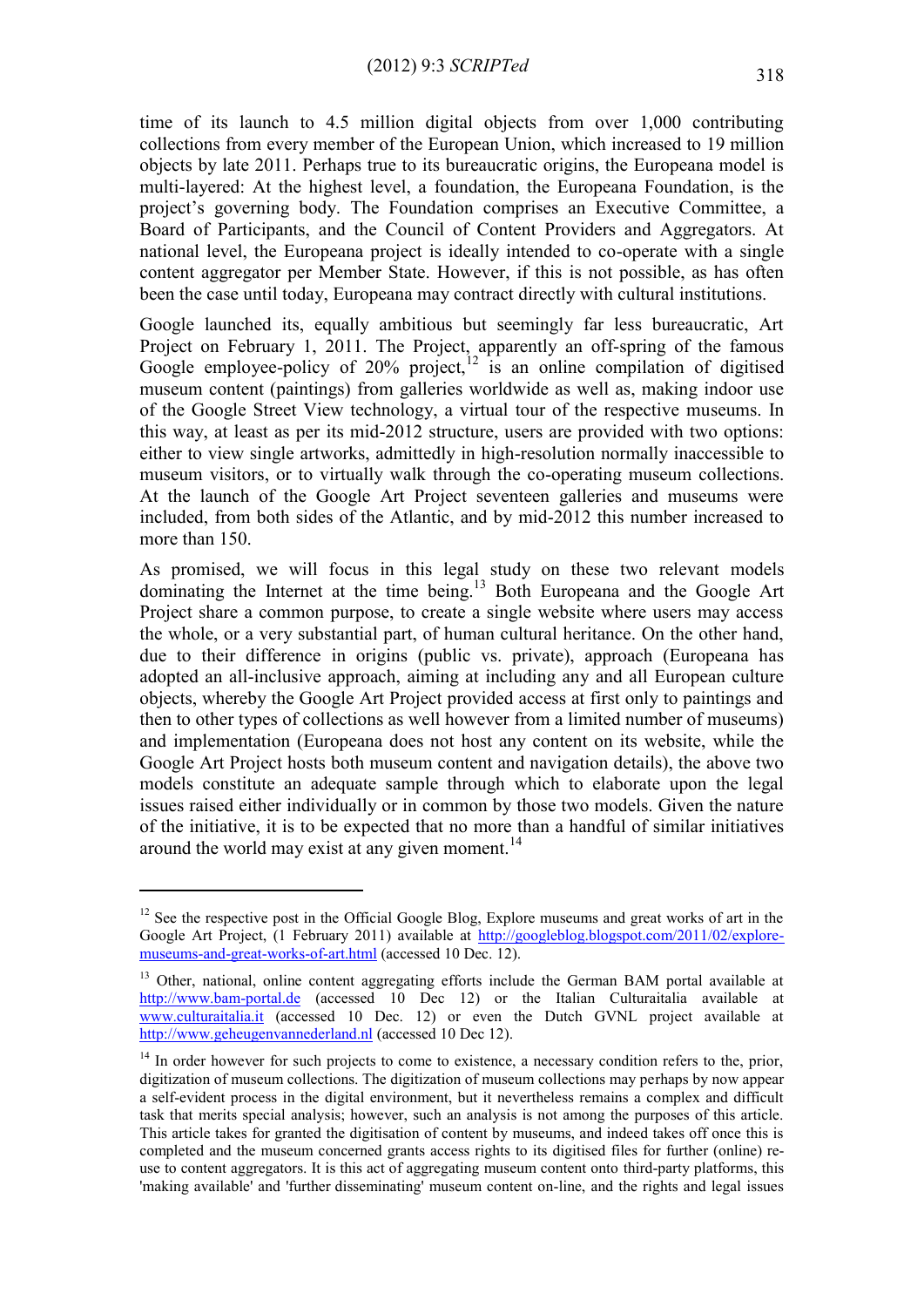#### *2.2 The digitisation of museum content (step 1)*

1

The digitisation of museum collections is by now a self-evident task: it enhances not only public access, if the digital files are subsequently placed online, but also their preservation, as well as, if applicable, their commercial exploitation. For the time being such digitisation essentially includes the digital photography of artifacts accompanied by the possibly extensive tagging (adding of information) of the resulting files.<sup>15</sup> Future technologies may enable additional options, such as  $3D$ printing. At any event, the result of the digitisation process is, practically, one or more digital files per artifact, complete with the relevant information (metadata). Once assembled, these files may be treated as usual computer files; uses may vary ranging from mere storage for preservation purposes to further processing in order for the files to be uploaded onto websites or be made available to the public or the market.

Although an established priority by now, the digitisation of museum content is by no means a straightforward process. A number of considerations, admittedly mostly of a technical nature,<sup>16</sup> need to be made and numerous strategic assumptions need to be reevaluated constantly<sup>17</sup>, given not only the technology options available from time to time, but also limitations in resources. However, in itself it is a process well under way, accepted as given wisdom by most museum managements around the world.

From a legal point of view, difficulties arise as soon as the digitisation process begins. As noted, a 'digitised' artifact consists today of digital photographs and tag computer files. With regard to these photographs, it remains yet unclear whether they constitute 'works' under the copyright regime; in addition, even if copyright was acknowledged on such photographs, it is doubtful whether they should benefit from full, renewed copyright protection or whether certain open-access limitations must be conceded, particularly when pertaining to out-of-copyright artifacts<sup>18</sup>. On the other hand, metadata files will normally be proprietary to the museums that created them.

arising therefrom, that will be discussed in this article. Consequently, only a brief presentation of the museum digitisation discussion will follow, before introducing the options at hand for museums to aggregate their content online.

<sup>&</sup>lt;sup>15</sup> As far as real-world artifacts are concerned. However, the use of new technologies in modern art has also led to the creation of works of art that are created digital. For the purposes of this article such 'born-digital' material will follow the discussion on 'digitised' material regarding its online treatment. After all, although 'born-digital', technology changes and new Internet options affect such works of art in the same way as their, real-world, equivalents.

<sup>&</sup>lt;sup>16</sup> Including anything from file format to breadth of tagging or even whether it is a one-size-fits-all process or whether special treatment needs to be given to specific artifacts or even categories of artifacts (for instance, as far as the digitisation of books is concerned, see G. Landon, "Toward Digitizing *All* Forms of Documentation", (March-April 2009) 15 (3/4) *D-Lib Magazine*, also available a[t http://www.dlib.org/dlib/march09/landon/03landon.html](http://www.dlib.org/dlib/march09/landon/03landon.html) (accessed 10 Dec 12).

<sup>&</sup>lt;sup>17</sup> Perhaps most notably, on the backward- and forward-compatibility of computer file formats and computer hardware.

<sup>&</sup>lt;sup>18</sup> An issue still bitterly contested both in and out of the EU (and, allegedly, even among EU Member States). A 'work' in the copyright meaning has to be original. Museums maintain that both the digitised files and also the descriptive information (metadata) "are original and extremely rich in intellectual content" (see G. *De Francesco*, "The extension of the PSI Directive to Cultural Heritage Information: Risk or Opportunity?" *LAPSI Thematic Seminar*, 27.01.2011, available at www.athenaeurope.org/getFile.php?id=728 (accessed 10 Dec 12)). The Comité des Sages, "New getFile.php?id=728 (accessed 10 Dec 12) ). The Comité des Sages, "New Report" (January, 2011) available at Renaissance', Report" (January, 2011) available at http://ec.europa.eu/information\_society/activities/digital\_libraries/doc/refgroup/final\_report\_cds.pdf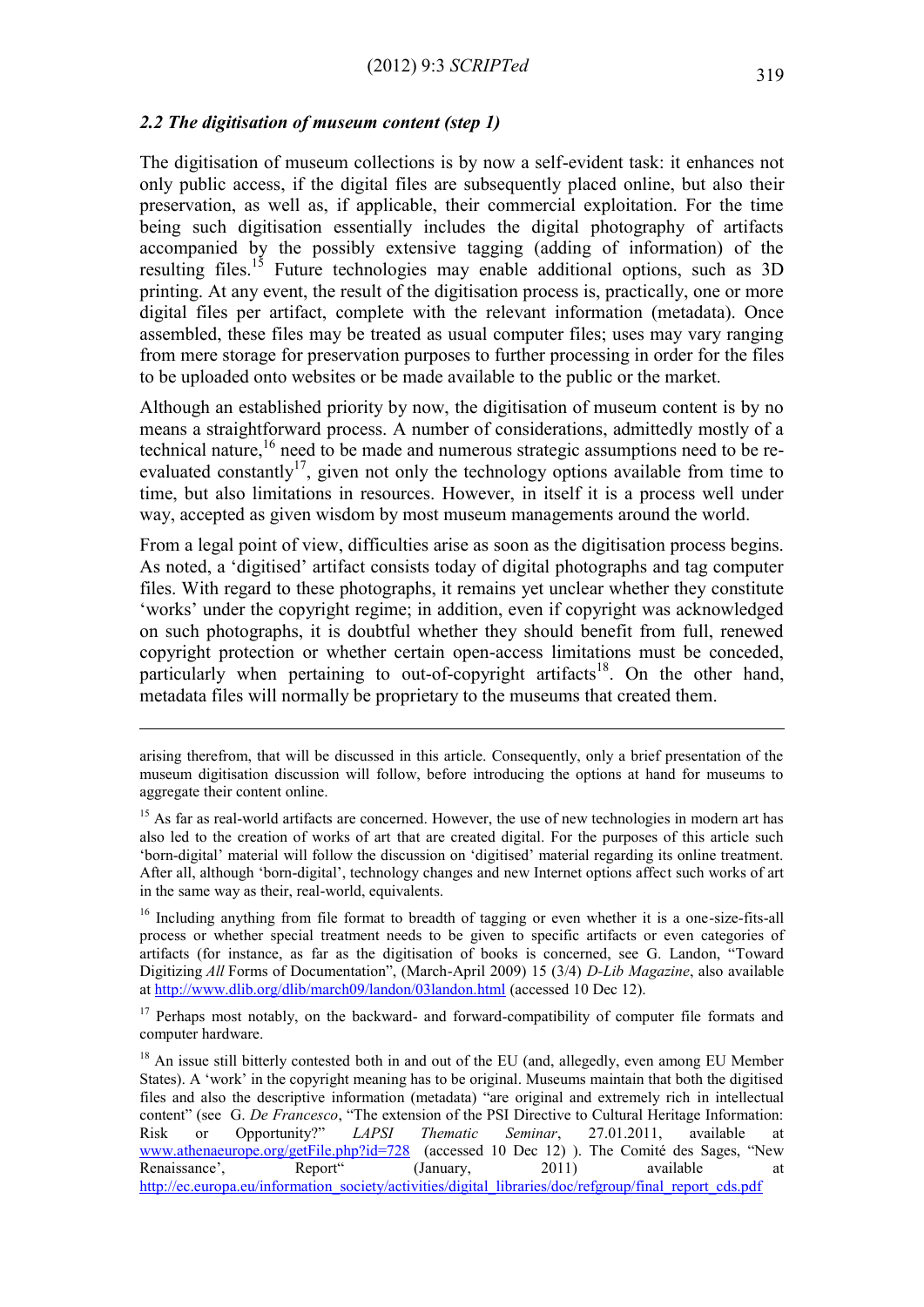Apart from a lack of clarity as to the applicable regulatory framework, another legal issue relates to ownership of (any proprietary, if applicable) rights. Normally, museums are expected to own the rights over their digitised collections. However, different countries have established different policies as to the proprietary rights of museums onto their collections. Although clear and unencumbered ownership must not be excluded (particularly in the cases of relatively 'recent' collections), it is also possible that ultimately it is the state concerned that is the owner of all or certain museum collections (as is usually the case in archaeological or history museums). Further complicating things, it is also possible that artifacts displayed in museums actually belong to third (private) parties. In addition, the legal nature of museums may differ considerably, ranging from public institutions to semi-public or entirely private organisations, public or private foundations etc. Any generalization is therefore impossible.<sup>19</sup> While the case is normally that a certain museum is free to decide to digitise its collections, and it evidently owns the rights over the resulting files, it is also entirely possible that another museum must first acquire a state (or, a private party) permission for the same process and the resulting files are not entirely its own.

Notwithstanding the above, for the purposes of this article, unless otherwise explicitly stated, it shall be assumed that museums, regardless of ownership rights over their actual collections, do own the (copy)rights over the relevant digitised files and that they are also free to dispose them in whichever way they like.<sup>20</sup>

#### *2.3 Making available museum content (step 2)*

<u>.</u>

Once they have digitised their collections museum managements are expected to make available part or all of them on the Internet. Nevertheless, even if this is actually achieved, still the average Internet user may find himself helpless when searching for

At any event, it should be noted that today the acknowledgement of copyright over photographs of, even expired, museum artifacts is the dominant legal treatment in this case, even if arbitrarily imposed by the museums themselves who refuse to make available their content in any other way, as after all demonstrated in both models examined in this article.

<sup>19</sup> On the variety of models, see The New Renaissance Report 2011, note 18 above, at. 4.1.3. The report was requested by the European Commission and its recommendations were fed into the Commission's broader strategy, under the Digital Agenda for Europe, to help cultural institutions make the transition towards the digital age. Members of the "Comité des sages" were Maurice Lévy, Elisabeth Niggemann and Jacques De Decker (information from the relevant Commission's News Release, available at [http://ec.europa.eu/culture/news/report-comite-des-sages-on-digitisation-of-cultural-heritage\\_en.htm](http://ec.europa.eu/culture/news/report-comite-des-sages-on-digitisation-of-cultural-heritage_en.htm) (accessed 10 Dec 12)).

<sup>(</sup>accessed 10 Dec 12) (the New Renaissance Report 2011) criticises this rule, and its use by museums and other content providers, and asks that "in principle the mere digitisation process should not generate any new rights"  $(4.2.3)$ . The problem was identified earlier – in its 2009 Consultation on Europeana (Europeana - Next Steps), the Commission expressly asked "*What policies should be adopted to avoid that the process of digitisation itself creates new types of sui generis copyright that, in turn, could create barriers to the dissemination of digitised public domain material?"* (Question 9, the "*sui generis copyright*" not to be confused with the database *sui generis* right, however). Outside the EU, see particularly the *Bridgeman Art Library v. Corel Corp.* (1999) A U.S. case where copyright protection was denied from exact photographic copies of public domain images.

 $20$  In the same context, because it is assumed that each artifact's ownership lies with either the museum or the state concerned or at least with a, known, third party, this analysis shall not elaborate upon, otherwise crucial, rights clearance issues, such as the issue of orphan works or the actual clearance process for each and every copyright and related right over each individual artifact.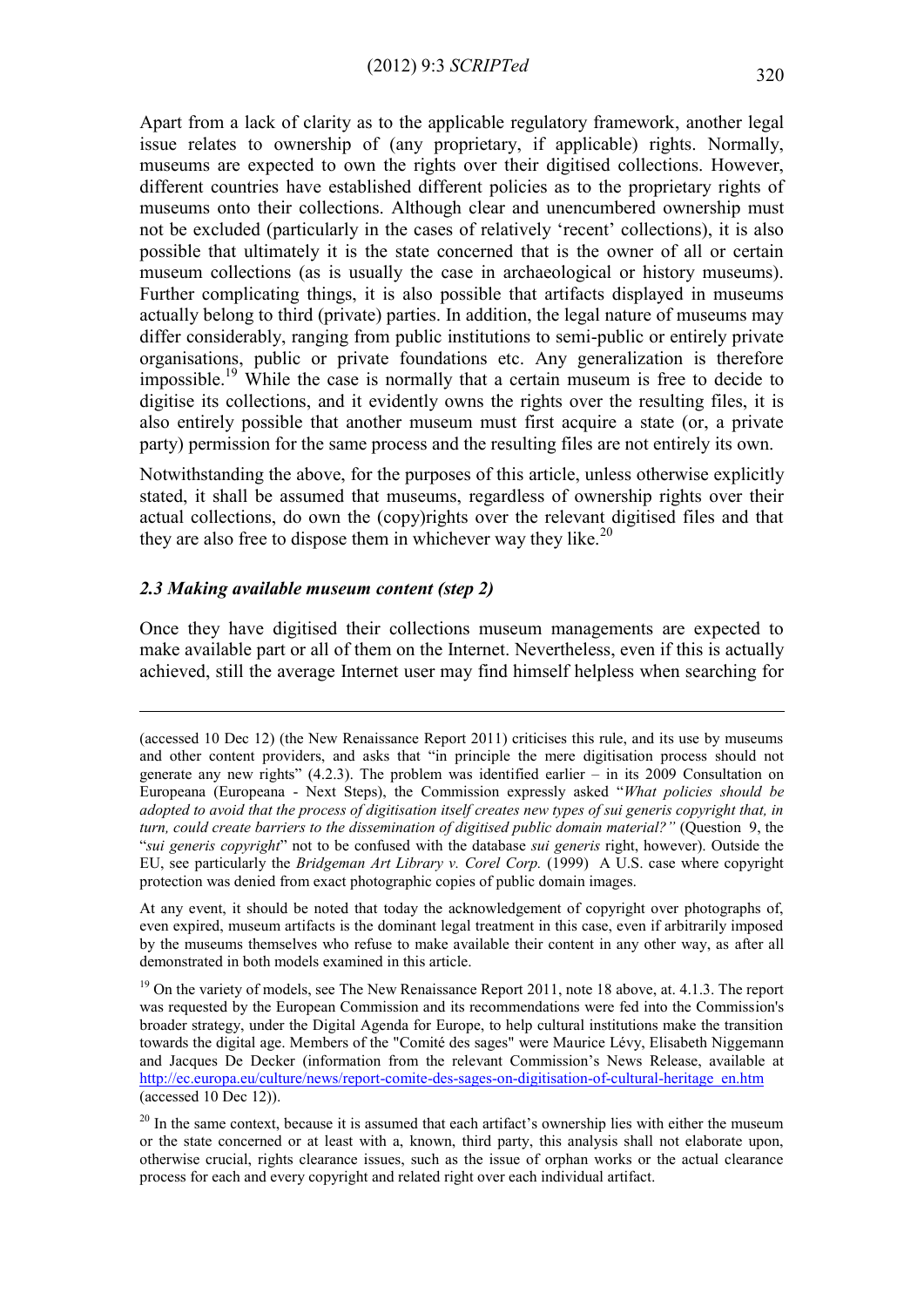an artifact or researching on an era. As known, museum collections are rarely exhaustive of an era or even of a single artist; artifacts are normally dispersed around the globe without any coherent connection as to their whereabouts. In fact, quite the contrary is often the case, given not only museum (and the respective countries') antagonisms over time, but also the dislocation of artifacts that occurred more often than one would like to admit in the past.

This is why the online aggregation of museum content in a single Internet space, whereby significant parts of human cultural heritage would be accessible to everyone. is at the time being a mainstream Internet trend, as illustrated by the two initiatives discussed in this article, Europeana and the Google Art Project. Each one has implemented a different approach and strategy and each presents significant advantages but also challenges to museums.

#### *2.4 How does Europeana make museum content available?*

Europeana, an option admittedly available only to European museums, is, perhaps, more of a dedicated search engine than a research website *per se*. <sup>21</sup> This is perhaps inevitable, given the breadth, and width, of its contents: It includes anything from books and texts, to digitised museum artifacts, audio files, video, photography, etc. Content providers also vary considerably, ranging from museums and libraries, to public and private foundations, collections, publishers, etc. Museum content is therefore only one category among the many that are available in the Europeana content aggregating website. Evidently, this affects several aspects of content aggregation, among which the content display, its indexing, the search facilities, as well as, inevitably, the relationship between the museum concerned and the aggregating website operator (in this case, the Europeana Foundation).

As per the relevant Data Exchange Agreement,<sup>22</sup> Europeana 'data providers' (that is, museums, at least as far as this article is concerned) are to submit to its website only '*previews'* and '*metadata'* of their digitised collections. This essentially means that Europeana uploads, and makes available to its users, only these two items (practically, thumbnail images and a limited number of information on each artifact) and not detailed digitised files. Europeana itself does not host in its servers any content, at least for the time being.<sup>23</sup> Visitors to the Europeana website, once they identify through its search facility the items that interest them, are subsequently guided through hyperlinks to the museum website concerned.

Consequently, as far as the Europeana model is concerned, (European) museums only need to upload onto the relevant website by-products of their, supposedly already under way, internal content digitisation process: reduced quality thumbnail images of their digitised collections, as well as, all or part (depending on the interoperability rules) of the relevant metadata. It is up to museums to decide which items to show in Europeana – no general obligation to upload their entire collections exists to-date.

 $21$  See also New Renaissance Report, note 18 above, at 6.1.4.

<sup>&</sup>lt;sup>22</sup> As available at <http://www.version1.europeana.eu/web/europeana-project/newagreement> (accessed) 10 Dec 12)

 $^{23}$  See New Renaissance Report 2011, note 18 above, at 6.1.4.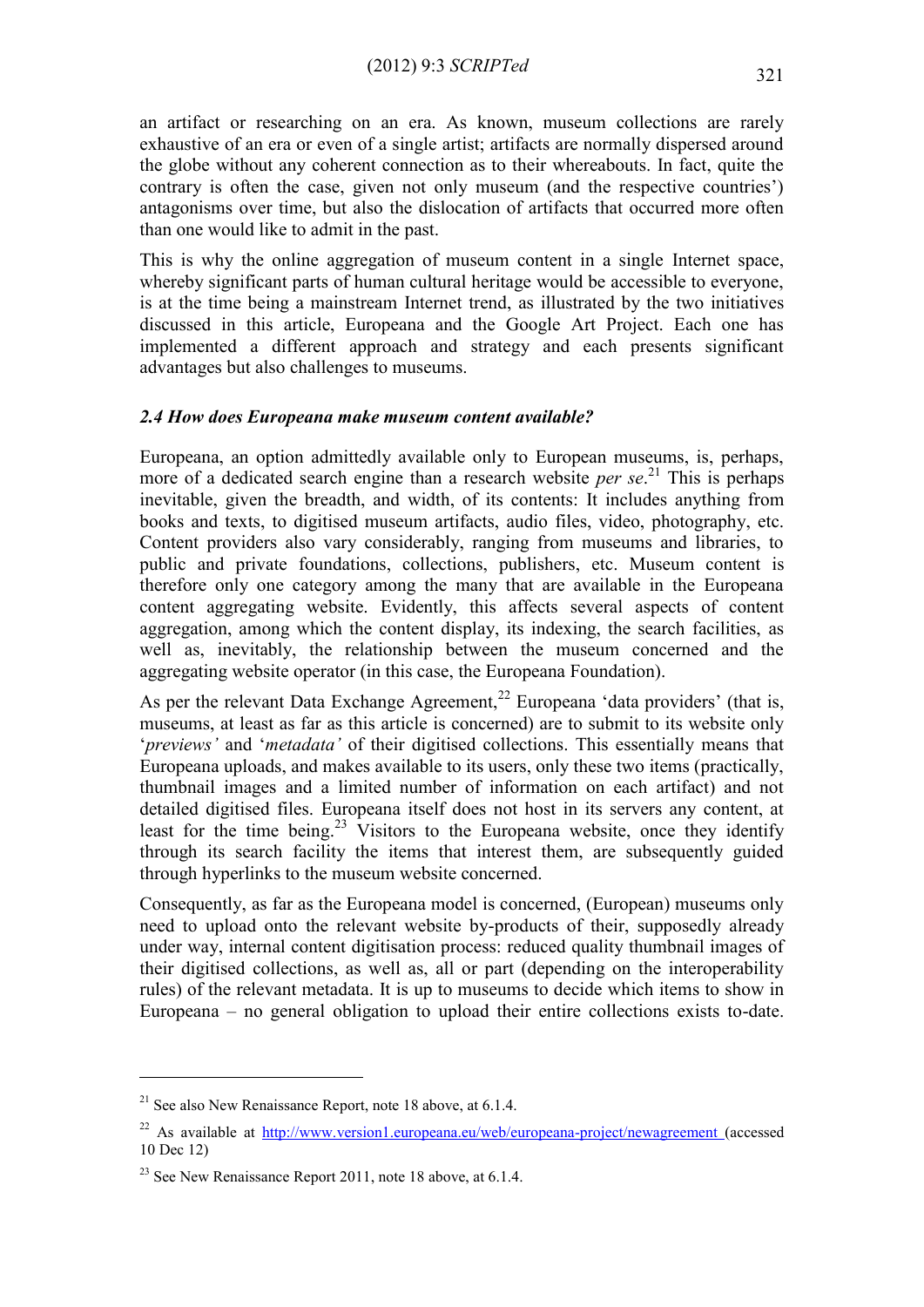Europeana has also adopted an all-inclusive and open approach, whereby any and all content providers in Europe are encouraged to upload content onto its website.

Interoperability among systems is warranted through a set of guidelines prepared by Europeana that need to be followed by the participating content providers, as per the Data Exchange Agreement.<sup>24</sup> Copyright issues, as will be later explained (under section 3) are referenced to the content provider concerned. Finally, no term on exclusivity is included in the same agreement; museums are free to participate in Europeana and other similar projects.

#### *2.5 How does Google Art make museum content available?*

The Google Art Project has implemented a more simple (but perhaps less ambitious) strategy compared to that of Europeana. It only co-operates with museums, which, whenever selected by Google to enter its content aggregating website, are apparently asked for two things: highly digitised files of their collections and access to their premises in order to use its Street View technology. It is up to museums to decide which artworks to display in the relevant website, and to decide which part of their premises to provide access for the walk-through purposes. Users in the Google Art Project website have two options: They can either navigate through the respective museum corridors, or they can view individual artworks through high quality images that are, apparently, hosted on the same website. No links to the museum websites are available: once in the Google Art Project website, users stay in throughout their research.

In the case of the Google Art Project the agreement entered with the museums concerned has not been made public, a persistent Google policy<sup>25</sup> that ought perhaps to be kept in mind when assessing the merits of each model. It is therefore unclear whether the same agreement is entered with each contracting museum, or whether special terms and conditions are agreed, for instance on the co-operation duration and options for (and after) termination, on exclusivity (for the same high-resolution images or for navigational information), or even on any future income distribution scheme. Although copyright and user rights issues will be discussed later (in section 3), here it is only noted that a distinction needs to be made between the images provided by museums and the Street View navigation material: the former are owned by the museums concerned, while Google is the rightsholder of its Street View material.<sup>26</sup>

Interoperability is not an issue in the Google Art Project case, since Google aims to create a framework whereby users stay within its website limits, and use only the material available therein, while the limited number of museums and the closed system architecture essentially means that Google itself takes care of the proper upload and placement of material onto its website. Finally, as is the case with

<u>.</u>

<sup>&</sup>lt;sup>24</sup> See 'metadata specifications', available at<http://europeana.eu/schemas/> (accessed 10 Dec 12)

 $25$  In the case of Google Books, Google never revealed either the agreements entered with the relevant organisations, or even the amounts agreed (see, for instance, New Renaissance Report, note 18 above, at 9.1.3).

<sup>&</sup>lt;sup>26</sup> Available, in their various versions, at<http://www.google.com/accounts/TOS> (accessed 10 Dec 12)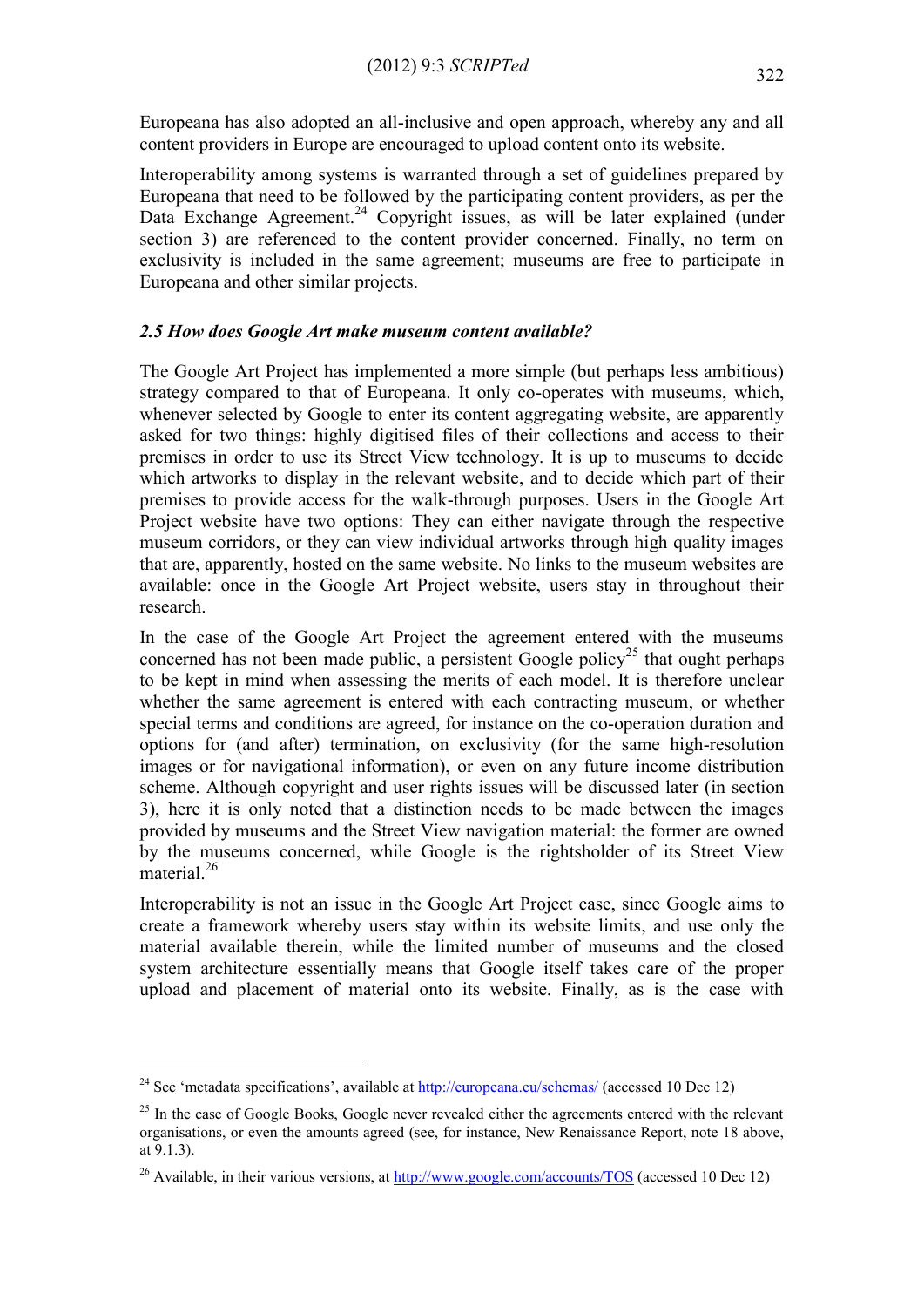Europeana, this is a non-exclusive option for the participating museums which may choose to provide content to other online content aggregators as well.

# **3. The legal nature of aggregating museum content online**

The aggregation of museum content online is the end of a process that essentially involves three stages: the digitisation *per se* of museum collections, the placement of (some of) the resulting digitised files onto the museum's own website, and, finally, the making available of such digital files to third parties acting as online content aggregators, in this case, to the Europeana Foundation and Google respectively.<sup>27</sup>

Once created, the resulting digital files are expected, under the distinctions made above,<sup>28</sup> to constitute a 'work' by themselves from a copyright point of view, to which the rightsholder is the legal entity undertaking such digitisation. Evidently, any conditions of the digitisation permit will follow, limiting, their subsequent uses. For example, if the digitisation of a statue or a painting was explicitly allowed for preservation purposes, the lawfulness of its subsequent use in content aggregation websites ought not be considered self-evident.

The placing of such digitised material onto the respective museums' websites, if the latter are perceived as extensions into cyberspace of the museums' existence in the real world, most likely shall not exceed the relevant digitisation permits, because it can always be held that such uploading is in fact nothing more than the performance into cyberspace of real world-permitted re-use actions. Therefore, always depending on the actual wording of the relevant agreements, this type of uploading is not expected to require a renewed rights clearance with regard to the digitisation permits concerned.

However, online content aggregation onto the websites of third parties, regardless of whether public or private, would not seem, *prima facie*, to be covered by the original digitisation permit, unless of course otherwise stipulated therein. Although such aggregation may still serve cultural and public access purposes, the fact remains that a re-use of the digital files takes place in one way or another (either reduced into thumbnail images with metadata or in their best digital analysis) – in essence, a sublicensing to a third party. Such re-use practically exits museum natural or cyberspace boundaries – the fact that the Europeana website links to the museum website does not affect much this assertion. From this point of view, it appears that a digitisation permit that supposedly grants to the museum a right to create digital files of the artifact for preservation and public access purposes may not easily be perceived as implicitly allowing to the same museum a sublicensing right to online content aggregators for further use of the same files.

The above distinction may appear legalistic, especially in view of the noble causes served by the, admittedly non-profit, nature of the initiatives discussed in this article. However, in those cases where a museum is not the rightsholder of all rights over an

 $27$  Although the assessment of the two first stages of the above process lies outside the purposes of this article, here only a few points are noted: The digitisation process *per se* requires a digitisation permit by the rightsholder of the relevant artifact, because it essentially constitutes an act of further use of the same. This, as discussed above (under Part 1) may prove a complicated process, given that artifacts may belong to the museum that displays them or to the state concerned or, even, to a private party.

<sup>&</sup>lt;sup>28</sup> See Part 1 of this article.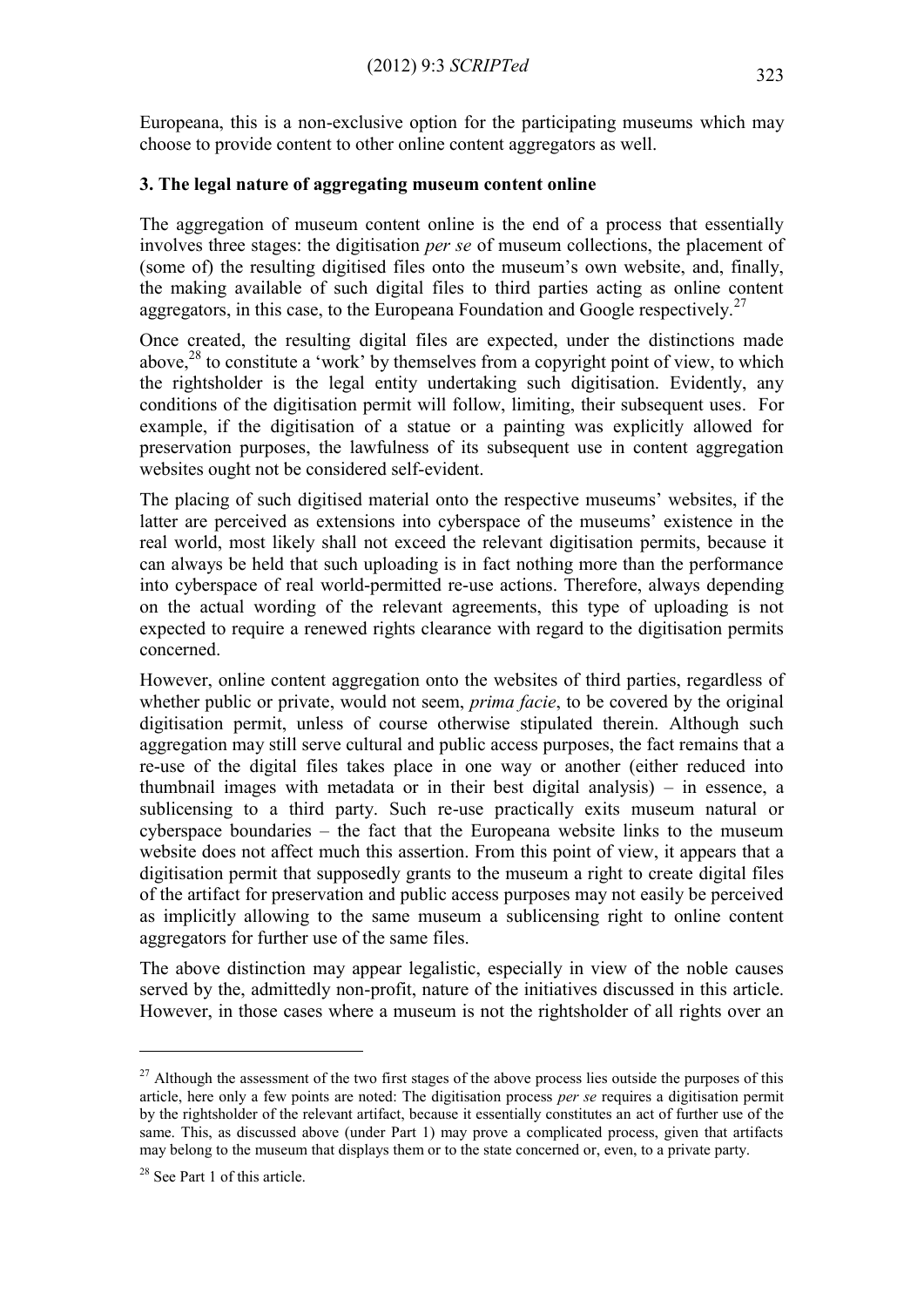artifact within its collections, and a digitisation permit was thus obtained by a third party, it merits closer examination whether such permit freely allows for online content aggregation sublicensing (particularly given that it is museums that transmit the digitised files to the Europeana Foundation or to Google, and not the latter taking pictures and then placing them online).

Once again, however, it is clarified that for the purposes of this article it is assumed that museums are indeed the sole rightsholders over their collections, and that they have the right to do with them as they please.<sup>29</sup>

## **4. Copyright and online museum content aggregation: who owns the content, and what can users do with it?**

## *4.1 General principles*

1

Despite the fact that a variety of rules may follow each artifact within a museum collection, the need in a content aggregation website is for a uniform and possibly simple copyright model. Online content aggregation would not be possible if the respective website had to translate a variety of copyright limitations into webpage access rules. On the other hand, an overly restrictive content aggregating website practically has no reason for existence – and will ultimately be condemned by a low number of user visits. This is why both models discussed in this article tread very carefully with regard to copyright issues, attempting to achieve a balance that will reassure museums and rightsholders without at the same time scaring users away.

The relationship between copyright $30$  and online museum content aggregation, despite the simplifying efforts of the content aggregators in the two models under consideration, may prove complex and far from straightforward. Two sets of questions arise in particular: from the user perspective, the copyright-related questions refer to who owns the content displayed in aggregating websites and what uses over it are permitted each time. From the museum perspective, the same questions refer to the relationship between museums and content aggregators – essentially to the terms and conditions of the relevant copyright licensing agreement.

As far as users are concerned, Europeana, being more of a search engine than a direct source research tool, ultimately refers their copyright-related questions to each individual content provider. In principle, the terms of service of the Europeana website permit free use of all of its content except from the thumbnail images (and other previews), whereby the conditions applicable may be found alongside each individual image. $31$  This may strike users as odd, given that it could be claimed that

<sup>&</sup>lt;sup>29</sup> Obviously, the above does not apply with regard to the navigation option in the Google Art Project; in this case it is Google that creates the content, through its Street View Technology, and therefore it is Google that owns the relevant rights. Only a relevant contract need be signed between the museum and Google, allowing for the relevant access and photography – again only in those cases where the museum has indeed the right to do so (hence the blurring in front of certain works of art while navigating certain museum rooms).

 $30$  Again, if indeed applicable to the digitised files of museum artifacts (see above under part 1)

 $31$  Enabling thus museums, and other content providers, to decide anything, from providing free access to raising a pay-wall; it should be noted, however, that the report of the New Renaissance Report 2011, see note 18 above, asks or possibly free access rights, particularly for artifacts already in the public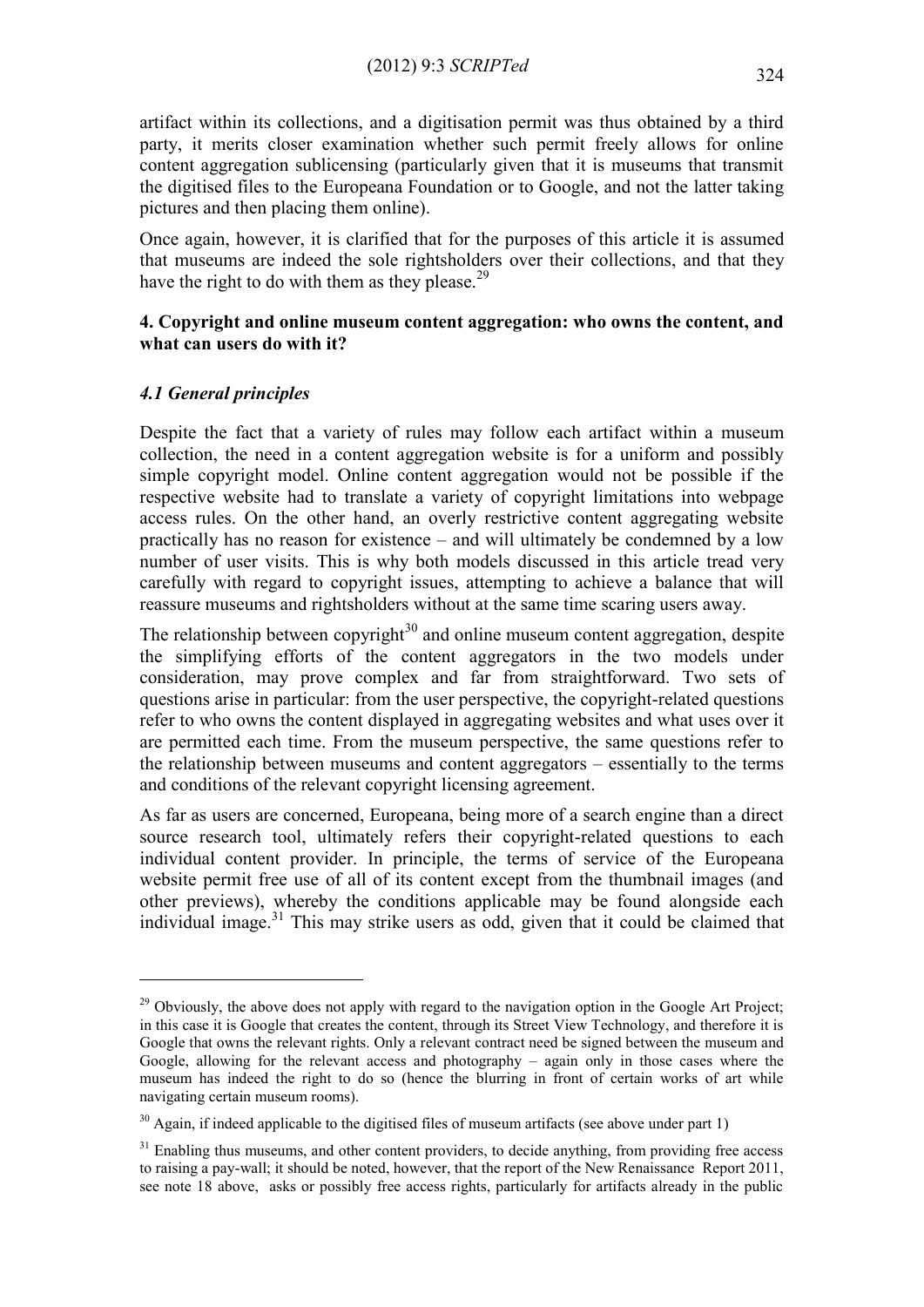the added value of Europeana is exactly these previews or thumbnail images. However, it appears that the variety of materials assembled within the same website as well as the multitude of content providers is such that a uniform copyright solution would be impossible to implement. This is why users may come across in-copyright and out-of-copyright material, as well as a number of in-between variations and restrictions, while navigating the Europeana webpages. In order to lawfully process such material, or for requests for high(er) resolution images or for commercial uses of the same material, users are advised to consult each time with the providing institution copyright policy.

Therefore, in practice the Europeana model addresses the copyright question in a simple and straightforward, but perhaps also unambitious, way.<sup>32</sup>As such, the Europeana model could be accused of perhaps making limited use of its legal options at hand. In particular, Directive 2001/29/EC on the harmonisation of certain aspects of copyright and related rights in the information society stipulates in its Articles 5.2 and 5.5 that Member States may provide for exceptions or limitations in respect of specific acts of reproduction by publicly accessible libraries or by archives, where they are not for direct or indirect economic or commercial gain, when such exceptions and limitations do not conflict with a normal exploitation of the work or other subjectmatter and do not unreasonably prejudice the legitimate interest of the rightsholder.<sup>33</sup> Given that the Europeana model probably meets the above conditions, it could be claimed that more could be requested by the Europeana Foundation (and the Commission) by Member State providers when providing content to the Europeana website  $34$ 

The Google Art Project apparently addresses the copyright questions of users, again, in a more efficient way than Europeana (admittedly, also assisted by its limited subject-matter). With regard to the relevant website, reference is made to the general Google Terms of Service.<sup>35</sup> There, it is clarified that "*content presented to you as part of the Services…may be protected by intellectual property rights which are owned by* 

<u>.</u>

domain and digitised with public money (at. 4.4.1), and even considers the possibility of excluding from Europeana museums that decide otherwise (at 4.3.4).

 $32$  It is true, however, that Europeana, because of its all-encompassing nature, is found at the epicenter of a series of important disputes and difficulties, including the much-debated issue of orphan works, the rights over digitised collections, the term of copyright, etc. (see also New Renaissance 2011 report, note 18 above, Foreword and Executive summary). Until such important issues are resolved, it would seem that Europeana is forced to implement a compromising copyright strategy, in order to ensure maximum provider participation.

<sup>&</sup>lt;sup>33</sup> Directive 2001/29/EC of 22 May 2001 on the harmonisation of certain aspects of copyright and related rights in the information society available at [http://eur](http://eur-lex.europa.eu/LexUriServ/LexUriServ.do?uri=OJ:L:2001:167:0010:0019:EN:PDF)[lex.europa.eu/LexUriServ/LexUriServ.do?uri=OJ:L:2001:167:0010:0019:EN:PDF](http://eur-lex.europa.eu/LexUriServ/LexUriServ.do?uri=OJ:L:2001:167:0010:0019:EN:PDF) (accessed 10 Dec 12)

 $34$  See also the New Renaissance 2011 report, note 18 above, at 6.6.3.

<sup>&</sup>lt;sup>35</sup> Available, in their various versions, at  $\frac{http://www.google.com/accounts/TOS}{http://www.google.com/accounts/TOS}$  (accessed 10 Dec 12) pertaining to any and all of its services (as in effect from time to time, as decided by Google alone). On the permitted uses, see also the website's FAQ as of late 2011 (Are the images on the Art Project site copyright protected? The high resolution imagery of artworks featured on the art project site are owned by the museums, and these images may be subject to copyright laws around the world. The Street View imagery is owned by Google. All of the imagery on this site is provided for the sole purpose of enabling you to use and enjoy the benefit of the art project site, in the manner permitted by Google's Terms of Service. The normal Google Terms of Service apply to your use of the entire site).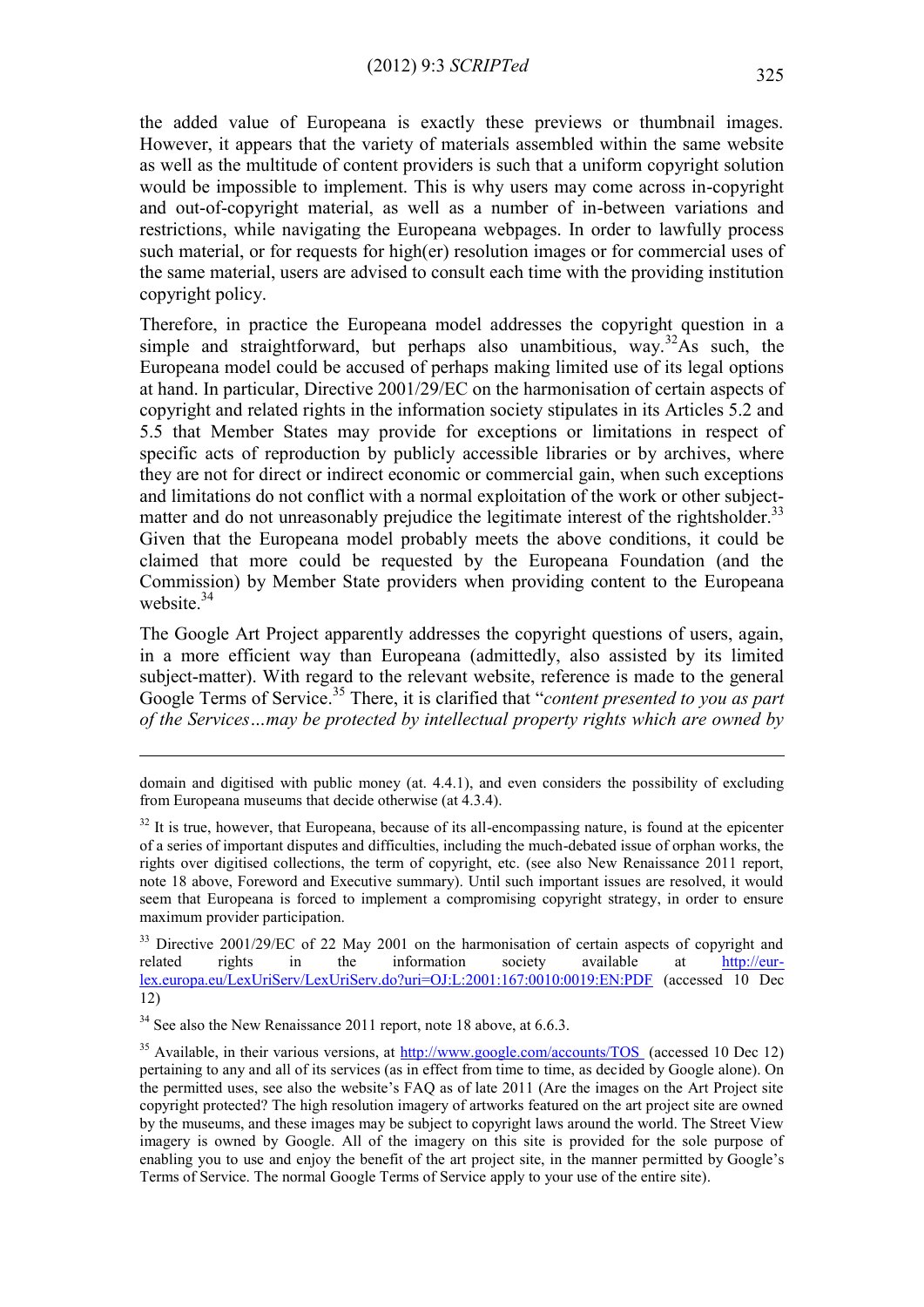*the sponsors or advertisers who provide that Content to Google*". More specifically, the Terms of Service state, "*you may not modify, rent, lease, loan, sell, distribute or create derivative works based on this Content (either in whole or in part) unless you have been specifically told that you may do so by Google or by the owners of that Content, in a separate agreement*". Consequently, users are allowed to work within the website, both on the high-definition images and on the navigation data, but they cannot amend or interact with them in any way.<sup>36</sup>

## *4.2 Resolving copyright issues through agreements*

As far as museums are concerned, the copyright aspects of their relationship with online content aggregators are addressed in the relevant signed documents – essentially copyright licensing agreements.

Europeana, having published online its Data Exchange Agreement, constitutes the open and transparent option. The Agreement itself is a straightforward document, where it is stated that museums are free to decide which content to provide to the Europeana website, while at the same time maintaining their intellectual property rights for it, thus granting, in effect, a mere reproduction right.<sup>37</sup> The Agreement appears to be more occupied with interoperability and other functional issues for the website, than with content sharing details.<sup>38</sup> Overall, it appears to be a fair and balanced document, both as regards its terms and conditions and as regards the fact of its intended uniform use, meaning that more recognizable museums or collections do not get a better deal than others.

Such transparency is missing from the Google Art Project; as noted, the relevant agreement(s) entered with museums are not made available online. As such, their content may only be inferred from the actual operation of the relevant website. It therefore appears that museums grant their own files to Google to upload and host itself. Ownership remains with museums. The same agreement obviously grants access rights to Google Street View technology to navigate through the museum concerned. Museums are listed in the website without any alphabetical or other, easy to trace, method, a fact to-date not causing much access problems given their limited number although this fact may very well change in the future.

The lack of access to the licensing agreement between museums and online content aggregators ought not to be taken lightly. Because it is ultimately a contractual relationship (no particular legislation exists at this present time), the parties are free to regulate it in any way they see fit. Therefore, the particular terms and conditions included therein do matter. Given also that these agreements are most likely expected to be, in one way or another, formally (as in Europeana) or commercially (if the Google Art Project takes off) non-negotiable, since museums will normally wish to

<sup>&</sup>lt;sup>36</sup> Apart of course from the permitted options, enabled by Google (for instance, by late 2011, users were encouraged to "*create and share their own collections online*").

 $37$  Articles 2, 3 and 4.

<sup>&</sup>lt;sup>38</sup> On the other hand, it should also be noted that the issue of orphan/out of print works, whenever applicable in museums (a major issue in itself ) shall not be elaborated in this article, assuming, for the purposes of this article, that museums are, in one way or another, the lawful rightsholders of any and all content provided to Europeana.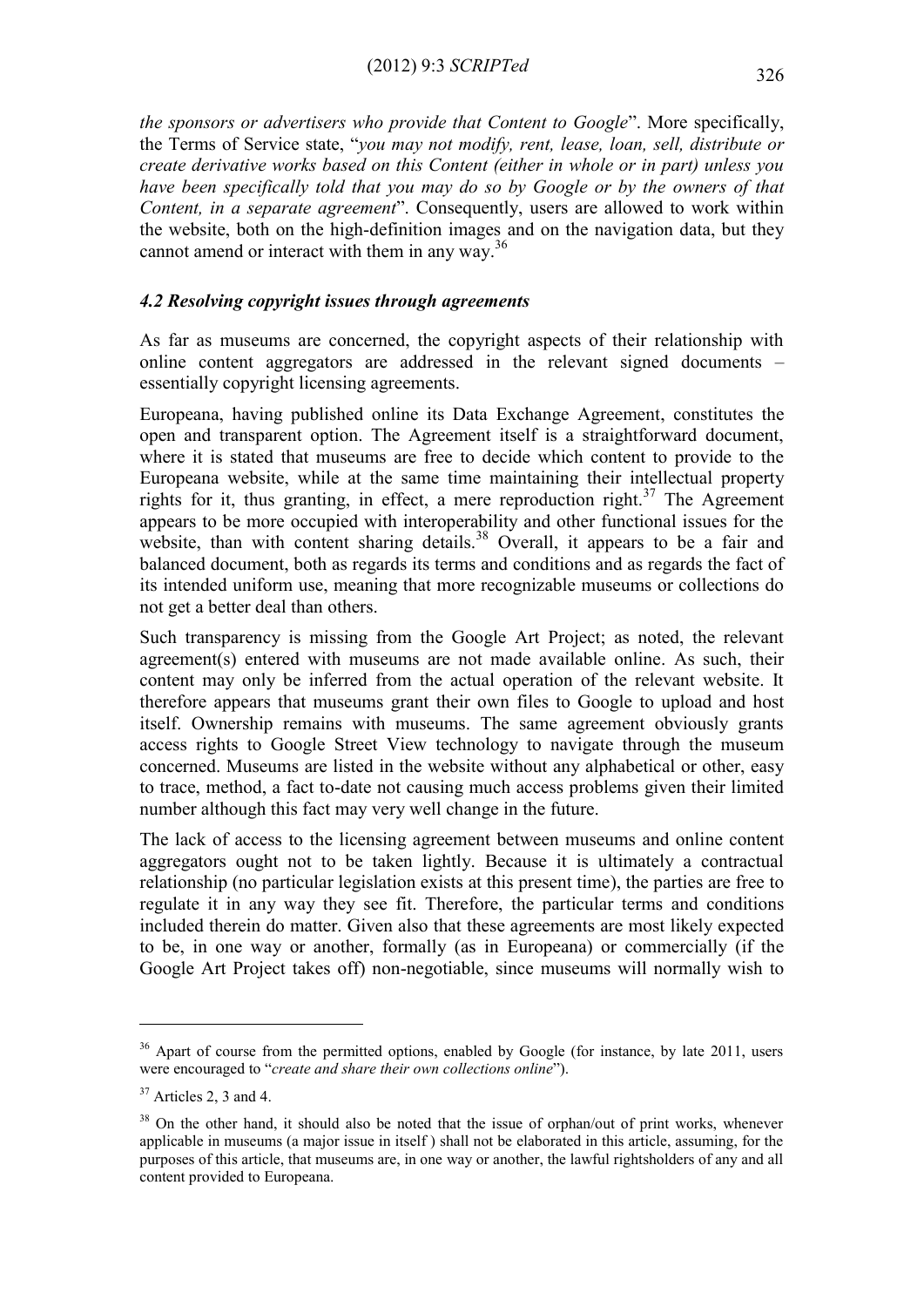enter the content aggregating model and not vice versa,  $39$  the relationship risks turning from a co-operation between equal parties to a conflict between adversaries.

A series of important issues are customarily discussed in such content licensing agreements. For instance, is there an obligation for museums to upload content or to continue uploading periodically new content in the aggregating websites? Or, are they obliged to upload their most popular content, or any content they like? From the aggregators perspective, is fairness in display to be evidenced by listing all museums and all content alike? Or, are they allowed to use the more popular artifacts in order to promote their own page views by users? Exclusivity is also an issue: are museums free to participate in any number of aggregating initiatives – perhaps, providing access to the same content to multiple players?

Another important issue is rights infringement: if any intellectual property rights are infringed through the content aggregating website (either by users misusing their access rights or by the museum itself, having uploaded content without proper authorisation), what are the policies applicable each time by the content aggregator?

The above issues may seem secondary, particularly in view of the noble causes served by the relevant initiatives, but they may prove to be very important in practice, ultimately turning a win-win relationship for museums, content aggregators and users alike, to a relationship of conflict and a source of friction. This is why clarity and transparency is necessary, and, given also the public benefit character involved, it becomes a condition perhaps met only in one of the models examined in this article.

# **5. The impact of database rights**

# *5.1 General principles*

1

Database rights, created in the 1990s as a response to the, real or perceived, global rise in the database sector,  $40$  protect the database maker instead of its author, despite of the fact that it is examined within the intellectual property rights field. Introduced fifteen years ago, these 'newly recognized rights, remain popular.<sup>41</sup> In this article we

<sup>&</sup>lt;sup>39</sup> Most certainly, the fact that museums negotiate individually with the Europeana Foundation or Google, already powerful organisations in themselves, and do not enter the relevant licensing agreements through representative bodies, further weakens their negotiating power.

<sup>&</sup>lt;sup>40</sup> See Directive 96/9/EC of the European Parliament and of the Council of 11 March 1996 on the legal protection of databases, available at [http://eur](http://eur-lex.europa.eu/smartapi/cgi/sga_doc?smartapi!celexplus!prod!DocNumber&lg=en&type_doc=Directive&an_doc=1996&nu_doc=9)[lex.europa.eu/smartapi/cgi/sga\\_doc?smartapi!celexplus!prod!DocNumber&lg=en&type\\_doc=Directive](http://eur-lex.europa.eu/smartapi/cgi/sga_doc?smartapi!celexplus!prod!DocNumber&lg=en&type_doc=Directive&an_doc=1996&nu_doc=9) [&an\\_doc=1996&nu\\_doc=9](http://eur-lex.europa.eu/smartapi/cgi/sga_doc?smartapi!celexplus!prod!DocNumber&lg=en&type_doc=Directive&an_doc=1996&nu_doc=9) (accessed 10 Dec 12), and also E. Derclaye, *The Legal Protection of Databases: A Comparative Analysis* (Edward Elgar, 2008), at 43., M. Davison, *The Legal Protection of Databases* (Cambridge Intellectual Property and Information Law) (Cambridge University Press, 2003) at.50, J. Gaster, *Der Rechtsschutz von Datenbanken : Kommentar zur Richtlinie 96/9/EG*(Köln : Heymann, 1999), C. Rees, S. Chalton, *Database Law* (Jordans Ltd., 1998), D. Gervais, "The protection of databases"(2007) 82(3) *Chicago-Kent Law Review*,.1109-1168 at 1119, Xuqiong (Joanna) Wu, "EC Database Directive", (2002) 17 *Berkeley Technology Law Review* .571-594 ., J.H. Reichman and P. Samuelson , "Intellectual Property Rights in Data?" (1997) 50(1) *Vanderbilt Law Review*. 51-.166, J. Angel , T. Quinn, "The New Database Law", (1998) *Computer Law and Security Review*. 34-37, G. oumantos, "Les bases de données dans la directive communautaire" (1997) *Revue Internationale du Droit d'Auteur*114–15.

<sup>&</sup>lt;sup>41</sup> EU Commission. First Evaluation of Directive 96/9/EC on the legal protection of databases, 12 December 2005 available at the state at  $2005$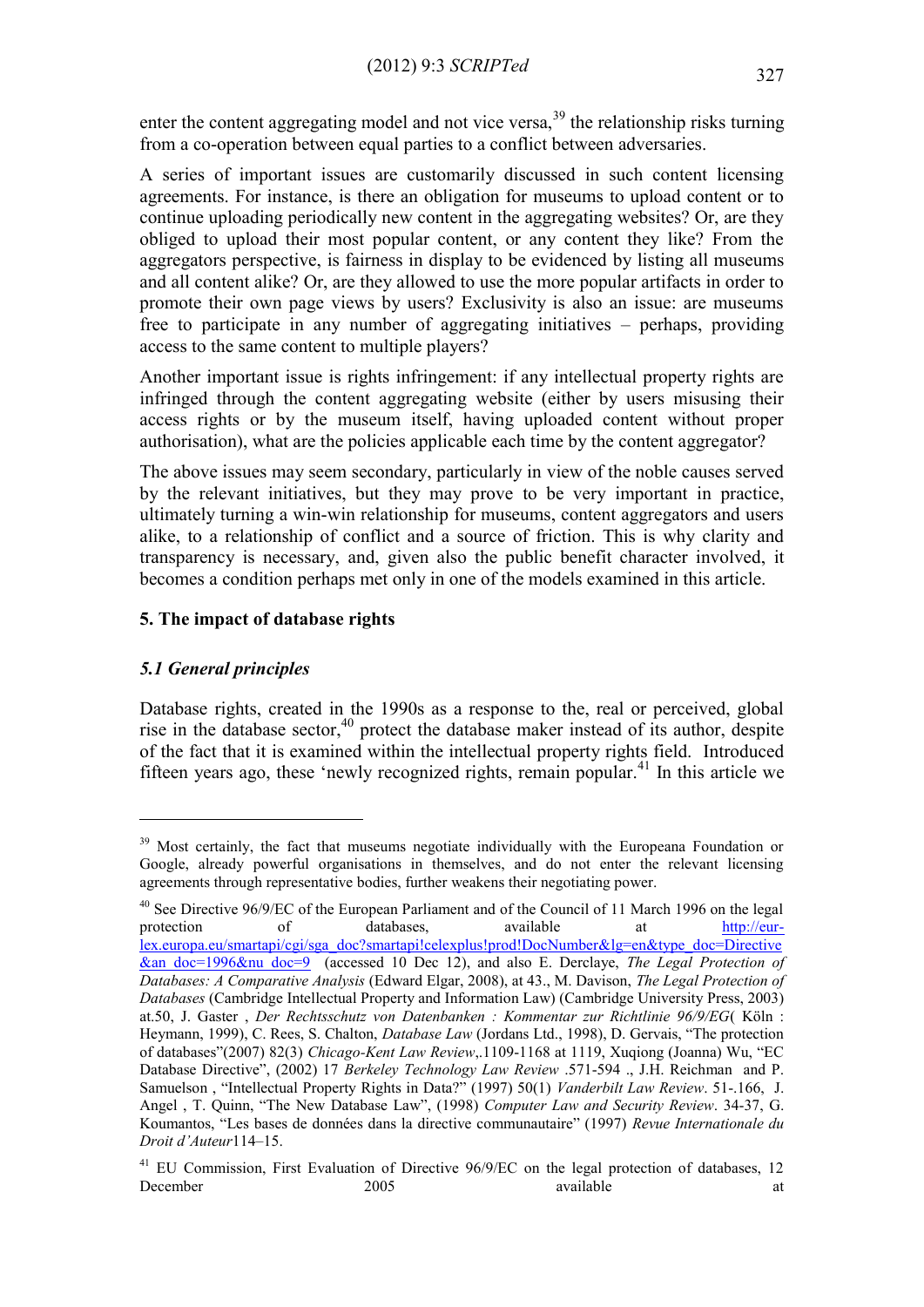are interested in understanding the way these rights interact (or, do not interact) with online museum content aggregation. First, with regard to the museums themselves, as content providers: do they have a *sui generis* database right over their digitised collections? Second, from the online content aggregators point of view: having gained re-use rights for museum digitised content, do they themselves acquire *sui generis* rights over their websites' databases? And, third, from the users' perspective: does existence of this right warrant additional uses and does it open up new possibilities?

Before unpacking these questions, a brief analysis should go to the way in which the EU database right operates. It should be noted that this right is not only unique to the EU but, attention should also be given to the wording of the relevant regulations, as it has been substantially affected by important case law. Hence, the maker of a database is granted a *sui generis* database right only if he can prove that he spent substantial resources in the actual "*obtaining, verification or presentation*" of its contents – not simply if he happens to be the owner of a set of data that he then organized into a simple database.<sup>42</sup> This case law finding greatly affected public sector owners of large sets of data that were forced to open up their data resources to competing newcomers. In the same way, however, it may well affect museums, when they digitise and grant re-use rights over their collections to online content aggregators.

Another interesting aspect of the database right refers to the fact that it aims at separating itself from (any) copyright protection. In particular, a database may very well qualify for *sui generis* right on top of copyright protection<sup>43</sup>. In addition, what is perhaps even more important for the purposes of this article is that, if the contents of a database qualify for their own copyright protection, they are separately protected in their own right; their protection does not prejudice the protection provided also by the sui generis right<sup>44</sup>.

[http://ec.europa.eu/internal\\_market/copyright/docs/databases/evaluation\\_report\\_en.pdf](http://ec.europa.eu/internal_market/copyright/docs/databases/evaluation_report_en.pdf) (accessed 10 Dec. 12).

<sup>42</sup> See Cases C-46/02 *Fixtures Marketing Ltd v. Oy Veikkaus Ab*; C-203/02*The British Horseracing Board Ltd and Others v. William Hill Organisation Ltd*; C-338/02 *Fixtures Marketing Limited v. AB* Svenska Spel) and C-444/02 *Fixtures Marketing Ltd v. Organismos prognostikon agonon podosfairou AE -"OPAP"*, applying Article 7.1, and also C. Ritter, "Cases C-203/02 The British Horseracing Board Ltd and Others v. William Hill Organization Ltd, C-46/02 Fixtures Marketing Ltd v. Oy Veikkaus AB, C-338/02 Fixtures Marketing Ltd v. Svenska Spel AB, and C-444/02 Fixtures Marketing Ltd v. Organismos Prognostikon Agonon Podosfairou (OPAP), judgments of 9 November 2004 "(2005) *Common Market Law Review*. 803-827, A. Masson, "Creation of Database or Creation of Data: Crucial Choices in the Matter of Database Protection"(2006) *European Intellectual Property Review* 261-267, A. Leupold, "Was bedeuten die EuGH-Urteile "Fixtures Marketing" und "William Hill" für den Datenbankschutz*?"*(*2*004) *Medien und Recht International*.45-47, J. Gaster, " "Obtinere" of Data in the Eyes of the ECJ - How to interpret the Database Directive after British Horseracing Board Ltd et al. v. William Hill Organisation Ltd*"*(2005) *Computer und Recht: International* 129-135, Derclaye E, "*The Court of Justice interprets the database sui generis right for the first time"* (2005) *European Law Review* 420-430 , M.J. Davison , P.B. Hugenholtz, "*Football fixtures, horse races and spin-offs: the ECJ domesticates the database right"* (2005) 3 *European Intellectual Property Review* 113-118.

<sup>&</sup>lt;sup>43</sup> If it, "by reason of the selection or arrangement of their contents, constitute the author's own intellectual creation" (Art. 3.1).

<sup>&</sup>lt;sup>44</sup> See Art. 7.4; altogether therefore a system of rights emerges, whereby the same database may qualify for both copyright and sui generis right protection and, at the same time, each one of its contents may in itself have its own copyright protection.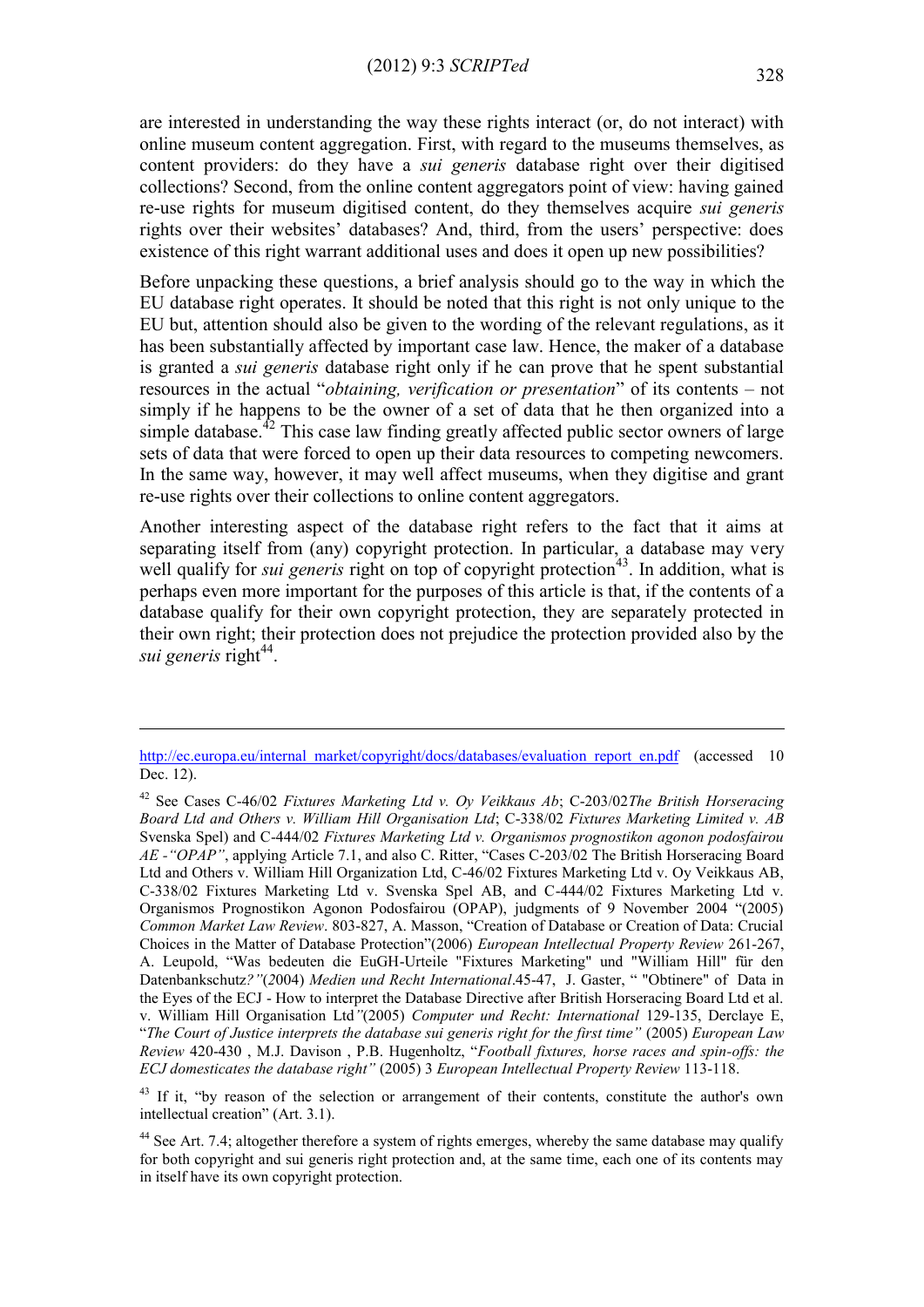#### *5.2 Do museums have a sui generis database right over their digitised collections?*

As far as museums are concerned, the end result of their, expensive and timeconsuming, digitising efforts for their collections will most likely qualify both the database ("*a collection of independent works, data or other materials arranged in a systematic or methodical way and individually accessible by electronic or other means*", Art. 1.2) and the substantial investment ("*the maker of a database which shows that qualitatively and/or quantitatively a substantial investment in either the obtaining, verification or presentation of the contents*", Art. 7.1) criteria<sup>45</sup>. Museums are thus normally expected to be the rightsholders of a *sui generis* database right over their digitised collections, as organized into a database.<sup>46</sup> In addition, Public-Private-Partnership (PPP) schemes and other outsourcing options notwithstanding, given also that the Directive protects the maker and not the actual author, it is likely (and shall be considered as such for the purposes of this article) that the museum is the sole rightsholders of a database right over its digitised collections.

Once ascertained, the database right affords museums the right to permit '*extraction'* and/or '*re-utilization*' of the relevant files. The second is of particular relevance in this case, because it includes "*any form of making available to the public all or a substantial part of the contents of a database by the distribution of copies, by renting, by on-line or other forms of transmission*". Consequently, even the uploading onto their own website is an act of re-utilization for museums. When making content available to third parties (online content aggregators), in order for the latter to make available onto their own websites, the case will most likely be for a, permitted, "*contractual*" "*transfer, assignment or granting*" of such right.<sup>47</sup>

#### *5.3 Do the online content aggregators have database rights?*

From the online content aggregators' perspective, the *sui generis* database right affects them twofold: first, as licensees and, second, as licensors. As far as rights acquisition is concerned, as seen, museums have the right to transfer their *sui generis* right to third parties by means of a contractual license. Supposedly, explicit mention should be included in such agreement on this transfer; a broad reference to any and all intellectual property rights over the digitised collections under transfer would not suffice. In this context, the Europeana agreement indeed asks for content providers to "*grant Europeana Foundation a non-exclusive, worldwide, royalty free license on copyright, related rights and the sui generis database right for the duration of this agreement*" (Art. 2.2).

<sup>&</sup>lt;sup>45</sup> Nevertheless, things could be complicated if such digitisation is funded by state, or EU, resources; in this case it will have to be examined, whether indeed the "maker" of the database made the required investment or not.

<sup>&</sup>lt;sup>46</sup> Evidently, the same databases may also qualify for copyright protection as well (see Chapter II of Directive  $96/9$ .

<sup>&</sup>lt;sup>47</sup> See Art. 7.3 of the Directive.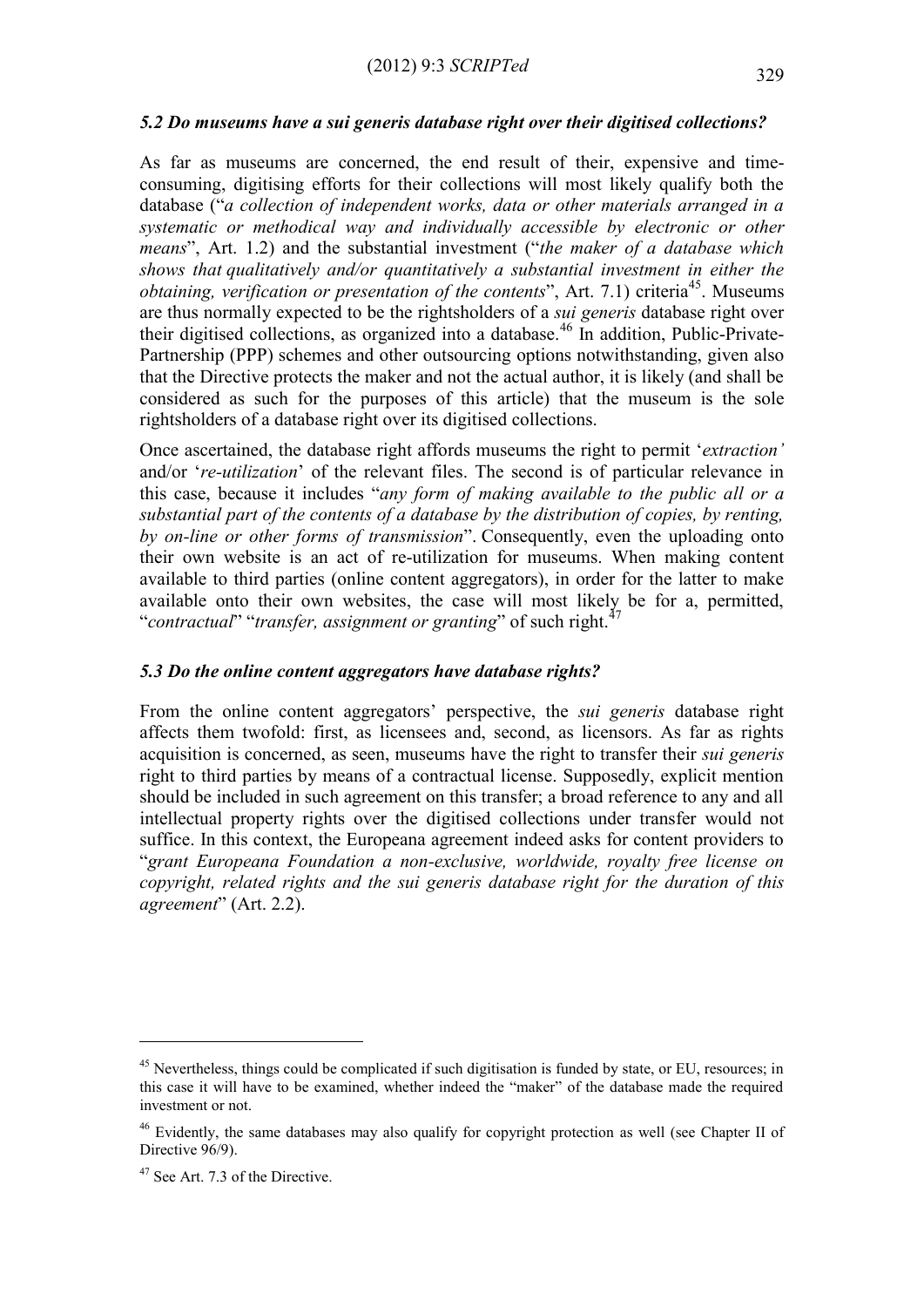Once the museums' digitised collections are uploaded onto the aggregating website, this will in turn constitute a database<sup>48</sup>. It therefore remains to be examined whether *sui generis* database rights are granted to its rightsholders (the online content aggregators) as well.

In this case the requirement for a substantial investment in the "*obtaining, verification or presentation*" of the database contents will apply. In other words, in order for online content aggregators to qualify for the *sui generis* right, they need to prove that they spent substantial resources, either qualitatively or quantitatively, either in the obtaining, verifying, or presenting of their websites' contents. This can by no means be assessed in this article. As known, the Europeana Foundation does not pay museums for the uploading of their collections onto its website. On the other hand, it does spend substantial resources in maintaining its website ("*presentation*"), although not as much as one would expect, given that it does not host content and it uses open source tools. In addition, the money spent by the Commission for museums to digitise their collections could (or could not) contribute towards awarding Europeana, the Commission's official website for these purposes, with *sui generis* database right protection.

Assessing whether the Google Art Project spends substantial resources in obtaining, verifying or presenting its data is an even more difficult task. The agreement it enters with museums is not known, therefore we do not know whether any money is paid for its services or not<sup>49</sup>. Neither is known how much money is spent on maintaining its website, or using its, already developed for other purposes, Street View technology to provide navigational information. Consequently, it is practically impossible to decide whether it qualifies or not for *sui generis* database right protection.

The above missing information is critical when assessing whether online museum content aggregators qualify themselves for the *sui generis* database right protection. If they do, then they are afforded with an additional layer of protection – particularly with regard to any out-of-copyright works they may exhibit. At any event, the Google Art Project shall also have to address the difficulty of transcending jurisdictions. The *sui generis* database right is EU-particular, but the Google Art Project is international. Museums from multiple jurisdictions appear on its website. And so, the exact conditions under which the *sui generis* database right may be invoked, either by Google or by users, are unclear.

# *5.4 The users' point of view*

From the user point of view, ascertaining *sui generis* right protection to online content aggregators may affect the permitted uses over content displayed in the relevant websites. In particular, the database right permits "*insubstantial*" use of such database contents for whichever purposes, provided of course that such use does not "*conflict with a normal exploitation of that database*" or "*unreasonably prejudices the legitimate interests of the maker of the database*".<sup>50</sup> Other listed exemptions include

<u>.</u>

<sup>48</sup> Because such websites, once operational, evidently become "*a collection of independent works, data or other materials arranged in a systematic or methodical way and individually accessible by electronic or other means*", as required by Art. 1.2.

<sup>&</sup>lt;sup>49</sup> For instance, the Google Books project charges substantial amounts for its digitisation services

 $50$  See Art. 8.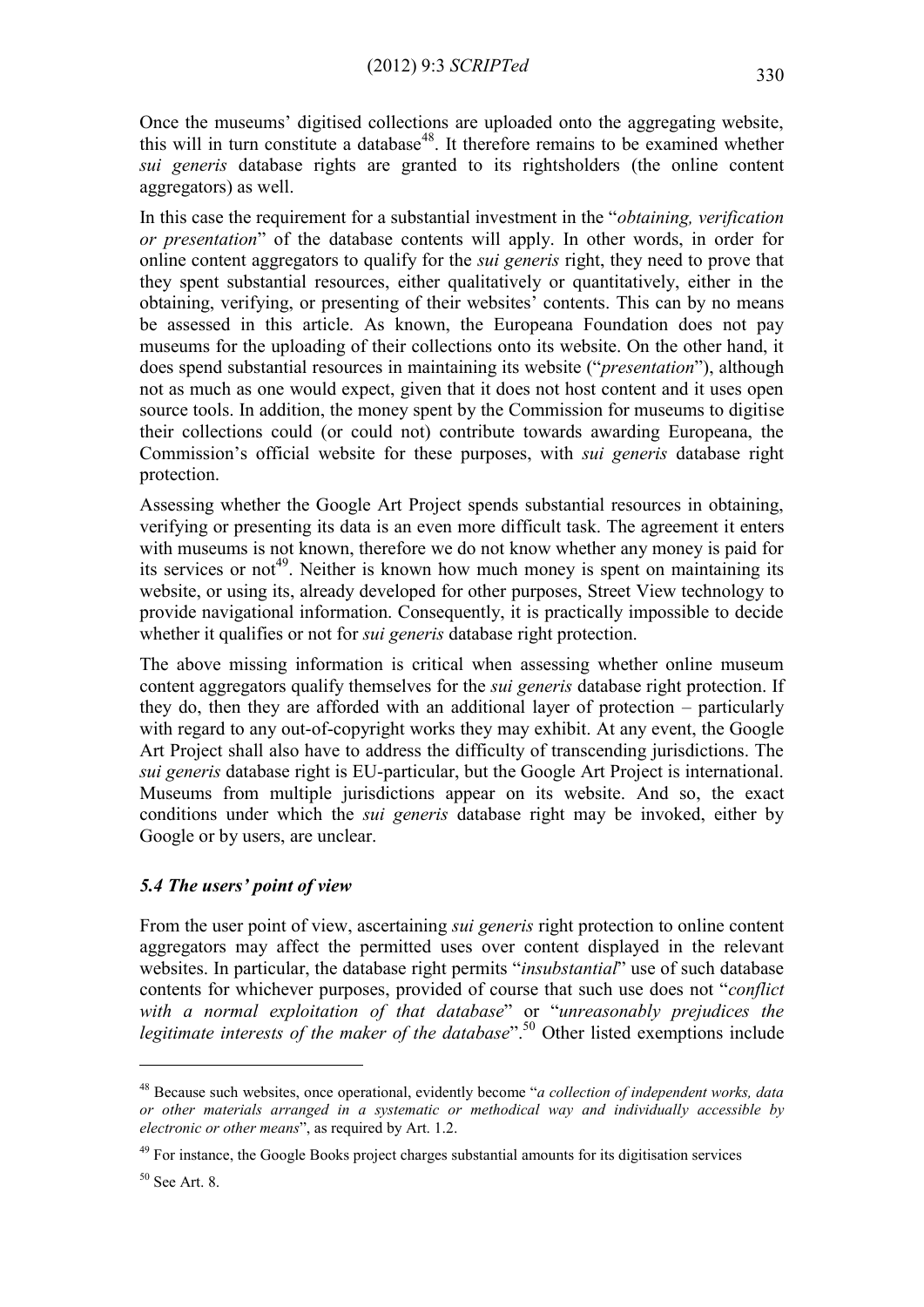use of a database contents for the purposes of "*illustration for teaching or scientific research*" or "*for extraction and/or re-utilization for the purposes of public security or an administrative or judicial procedure*".<sup>51</sup> These actions may pertain to "*substantial*" parts of a database and may be performed without the authorisation of the database maker. Such user rights, that cannot be contractually overridden, may prove of importance particularly for the more closed environment of the Google Art Project.

Evidently, all the above have to be assessed also in relation to any protection over a digitised artifact *per se*. As explained, the *sui generis* database right does not affect any copyrights over each individual item comprising the contents of a database. If therefore, as seen above under sections 2 and 3, full copyright protection is acknowledged over the digitised files of museum artifacts, then the above permissions for users may not apply. On the other hand, it could be argued that online aggregation (database making) of items each burdened with different copyright statuses actively prohibits permitted uses within the *sui generis* right framework.: For instance, a teacher shall not be able to use a collection of material from Europeana over an artist for teaching purposes, if each single item comprising the collection has very different copyright permissions. From this point of view, a conflict between the two rights (over EU soil) perhaps appears inevitable, once online museum content aggregation becomes the norm, and the public grows accustomed to using the relevant aggregating websites in order to access museum contents online.

## **6. A user expectation to interoperability among applications?**

Despite numerous efforts that span well over the last twenty years<sup>52</sup>, to-date there is no global or even EU individual right (or industry obligation) to interoperability among Internet applications or even computer hardware and software. In fact, quite the contrary is the case: closed system architecture is actively used by Web 2.0 providers and software developers alike, particularly when releasing new technologies, in order to fence users in. Once users are lured into and grow accustomed to using new applications and technologies, they then realize that a switch among competitive providers and products is practically impossible or requires a disproportionate effort on their behalf; a seamless flow of information is usually not permitted by the system<sup>53</sup>. Because this is still a basic trend in Web entrepreneurship, it is expected to affect online museum content aggregation, taking also into consideration the heroic entrepreneurship involved and the limited sustainability potential in the market.

In the past, system interoperability was warranted through application of a variety of legal bases, including unfair competition and consumer protection, and also heavy political pressure, as was the case in Apple's iTunes/iPod relationship. These days, a right to interoperability among Web 2.0 social networking websites is being debated in the data protection context.

 $51$  See Art. 9.

 $52$  For instance, the European Committee for Interoperable Systems – ECIS, was founded as early as in 1989 (see [www.ecis.eu](http://www.ecis.eu/) (accessed 10 Dec. 12)).

<sup>53</sup> See "Serfing the web – Data protectionism", *The Economist*, 11 November 2010.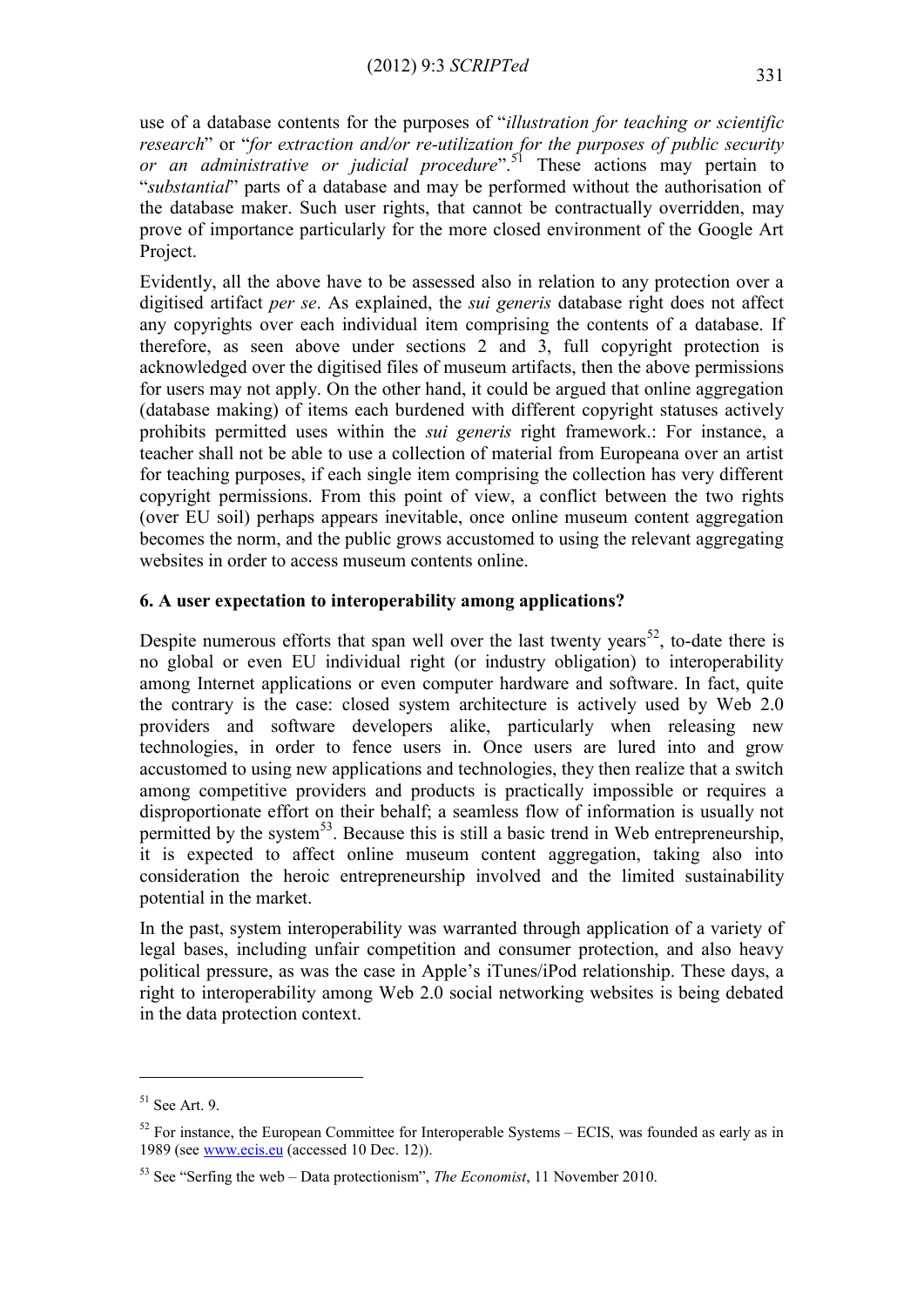In any event, a right to system interoperability would first and foremost enable users to easily switch among competitive providers, taking all their data with them. In the Web 2.0 environment this would practically mean that users are allowed to take their profiles, content, and personal information with them when switching between social network websites or other web platforms. Because in late 2011 both content aggregation models examined in this article allow, and indeed encourage, users to create their own profiles and exchange (cultural) information, they both fall under the general Web 2.0 interoperability debate.

In practice, the issue of interoperability affects online museum content aggregators twofold: first, as a concern and second as a competitive advantage. The concern refers to making the various museum collections interoperable among them onto the same website. Once however this is resolved, the competitive advantage takes form: Depending on how the content aggregating website is built, users may be forced to stay within its limits if they wish to fully enjoy its benefits, not being able to transfer their accumulated work (for instance, profiles, collections, etc.) elsewhere.

From their part, users have exactly the opposite interests: they wish to be able to move from application to application seamlessly, not having to retype and rebuild all their information as well as, evidently, wanting to leave no trace behind if the users so wish.

With regard to the contents acquisition or uploading stage, each one of the two models examined in this article each has implemented its own strategy. Europeana, given also the multitude of contents intended to be presented onto its website, has published a set of guidelines for content providers (museums), describing exactly how content is to be formatted, in order for it to be accessible on the website.<sup>54</sup> The uploading of content, compliant to these prescriptions, is a contractual obligation (through the Agreement) of content providers. One must also keep in mind that Europeana does not host content itself, but rather presents only thumbnail images and (certain) metadata information.

The Google Art Project on the other hand, as is to be expected, has not made any information known on this issue: given that it is museums that provide the highanalysis paintings' images, it is to be assumed that Google itself undertakes the uploading onto its website, thus warranting the interoperability among content. – It is also important to note that, to-date, only a limited number of museums appear on the website. In addition, the navigational information is provided by Google itself, through its Street View technology, therefore no interoperability issues are expected from this point of view.

What is perhaps of more importance for the purposes of this article, since it affects user rights, is the interoperability among online content aggregating platforms. This would mean, in practice, that Europeana and Google Art Project users would be able to move easily between these two platforms, integrating their respective profiles,

<sup>&</sup>lt;sup>54</sup> See the Europeana Data Model Mapping Guidelines, currently in its version 1.0. The European Commission recommends that "*Member States contribute to the further development of Europeana by […] ensuring the use of common digitisation standards defined by Europeana in collaboration with the cultural institutions in order to achieve interoperability of the digitised material at European level, as well as the systematic use of permanent identifiers*" (Commission Recommendation of 27.10.2011 on the digitisation and online accessibility of cultural material and digital preservation, C(2011) 7579 final).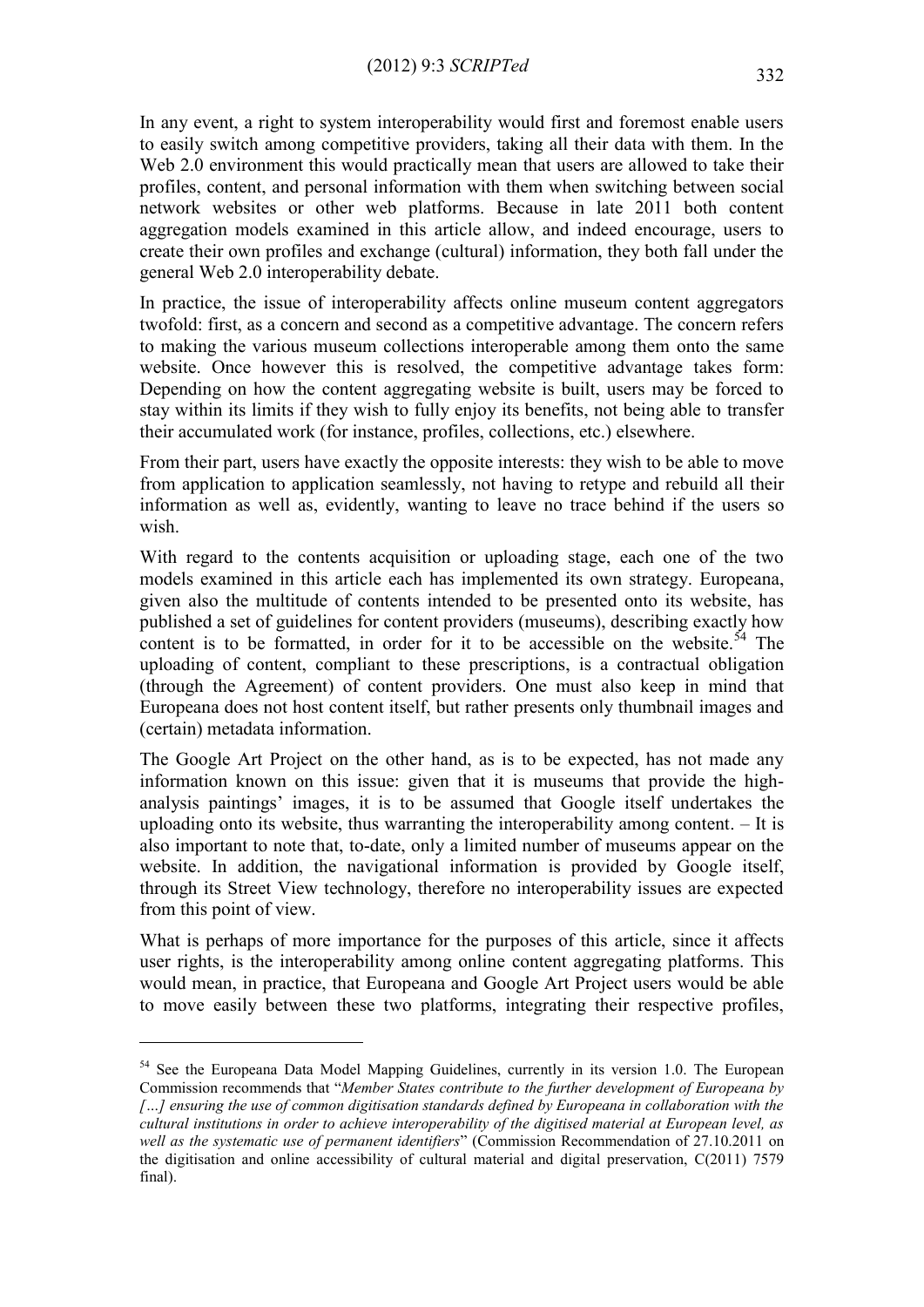saved searches, downloaded or self-created content, etc. In addition, given Europeana's all-catching scope, this would also mean that Google Books, another Google heroic entrepreneurship initiative, would be accessible to users of Europeana.

No such user right, or even online content aggregator obligation exists currently. This is perhaps to be expected by the Google Art Project, given its closed architecture – the system interacts with other Google applications, enhancing Google user profiles with the Art Project options, but does nothing to export such information to third-party applications. However, even Europeana, with its transparent, open-access policy, is not explicit about allowing users to extract their profile information onto other, perhaps competitive, applications. In addition, no developments have been recorded as to the interoperability among Europeana and the Google Books platform, something which would have offered users substantial benefits.<sup>55</sup> It appears therefore that, as far as a right to interoperability is concerned, users will have to wait until the online content aggregators are well-established and feel confident enough to start opening up their Internet platforms to competitors.

#### **7. Museum digitised collections as Public Sector Information?**

1

The access (and exploitation) of public-sector information (PSI) by third parties has gained exponentially in importance in the EU during the last decade. Being ultimately connected both to modern governance best practices and considered an instance of public sector transparency, as well as an investment opportunity, the field has witnessed both specialized legislation<sup>56</sup> and intensive networking. However, it is with great surprise that the New Renaissance 2011 report takes the application of the PSI Directive for granted: one of its key recommendations is that "*Where cultural institutions charge private companies for the re-use of the digitised public domain material, they should comply with the rules of Directive 2003/98/EC on the re-use of public sector information"*<sup>57</sup>. Despite the Report's efforts to facilitate content re-use by reference to the PSI Directive, such an interpretation does not seem to be justified under the current PSI legal framework.<sup>58</sup> This is mainly due to an explicit exemption

<sup>&</sup>lt;sup>55</sup> In essence, it appears that for the time being Europeana is perceived as the end of the road for the European Commission; no provision whatsoever, on what may happen to content after being made available on the Europeana platform, is included in the latest (27.10.2011) European Commission Recommendation.

<sup>56</sup> See Directive 2003/98/EC of the European Parliament and of the Council of 17 November 2003 on the re-use of public sector information, (the PSI Directive) available at [http://ec.europa.eu/information\\_society/policy/psi/docs/pdfs/directive/psi\\_directive\\_en.pdf](http://ec.europa.eu/information_society/policy/psi/docs/pdfs/directive/psi_directive_en.pdf) (accessed 10 Dec 12).

 $57$  New Renaissance Report 2011, see note 18 above, at 15, and also chapter 4. The same report also notes explicitly that "Currently, cultural institutions are excluded from the scope of the Directive" (para. 4.4.4).

<sup>&</sup>lt;sup>58</sup> On the other hand, the discussion for their explicit inclusion seems to have been opened by the Commission (see, for instance, *Clapton G/Hammond M/Poole N*, PSI re-use in the cultural sector, Report to the European Commission, 10.05.2011, available at http://ec.europa.eu/information\_society/policy/psi/docs/pdfs/report/cc462d011\_1\_1final\_report.pdf

<sup>(</sup>accessed 10 Dec 12)) while, in response, the (EU) museum community appears to be already actively debating upon the merits and drawbacks of such inclusion (see, for instance, G. De Francesco see note 18 above, and also G. Mazziotti, "Europeana vs. Google Books: why European cultural institutions should treat their public domain content as PSI", *LAPSI project*, 5-6.05.2011, available at [http://www.lapsi-project.eu/lapsifiles/LAPSI\\_presentation\\_GM.pdf](http://www.lapsi-project.eu/lapsifiles/LAPSI_presentation_GM.pdf) (accessed 10 Dec 12)).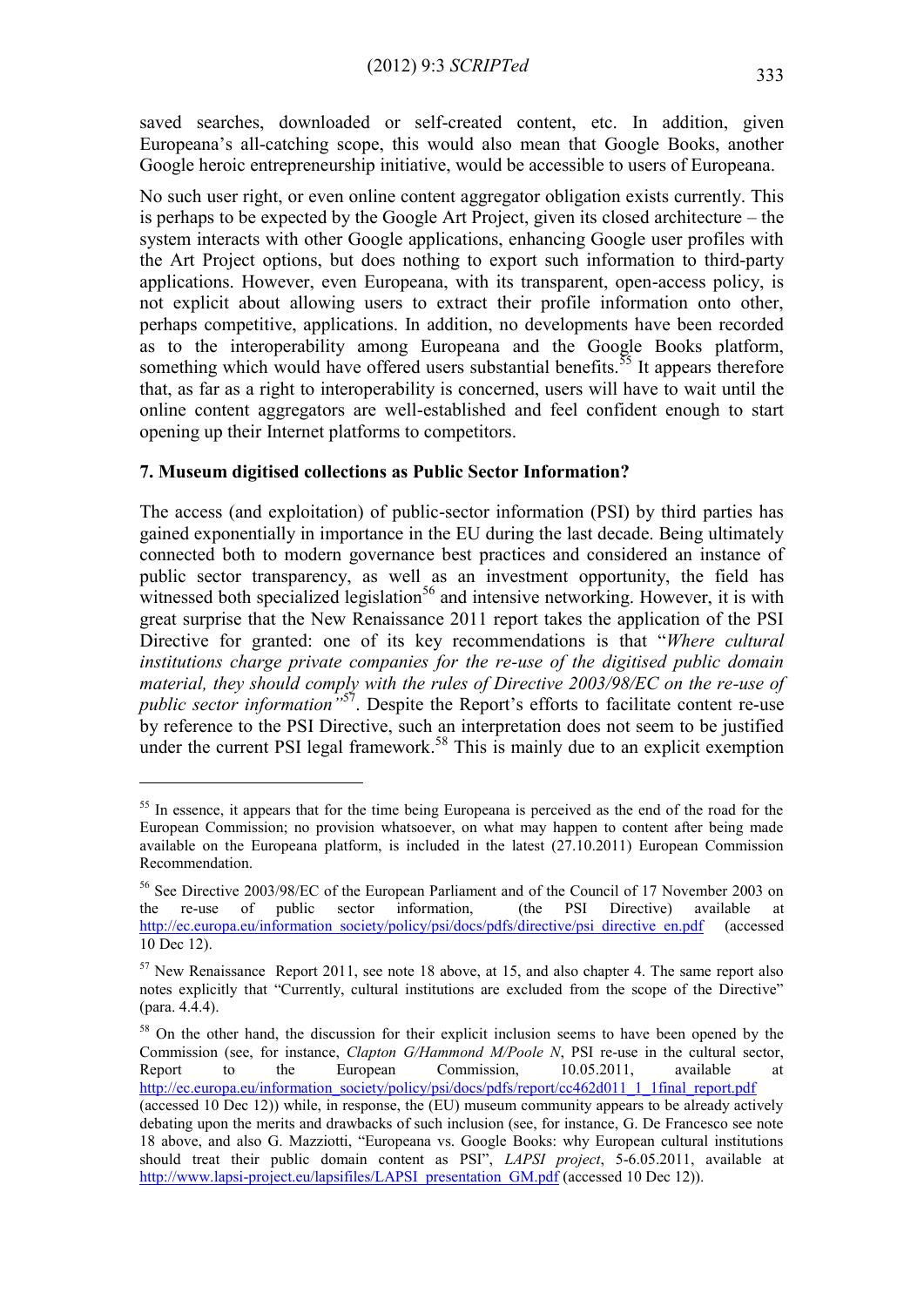from the PSI Directive scope: as per its wording, "*this Directive shall not apply to […] documents held by cultural establishments, such as museums, libraries, archives, orchestras, operas, ballets and theatres*" <sup>59</sup>. In addition, "*documents*", for the same Directive's purposes, are to include "*any content whatever its medium (written on paper or stored in electronic form or as a sound, visual or audiovisual recording)",* 60 thus including the digitised files of a museum collection (and, of course, any digitalborn material as well).

Neither are the Directive's Recitals pointing to any other direction: as for the "*document*" definition, it is stated that "*a generic definition*" of the term is aimed at, "*covering any representation of acts, facts, or information*" and any compilation therefrom, whatever the medium. 61

It is therefore only with extreme difficulty that application of the PSI Directive on digitised museum collections could be supported. Such an interpretation of the Directive would perhaps imply that the above exemption refers only to original information and not to its subsequent recreations for the digital environment. As a result, although museum collections are excluded by themselves, their digitised reproductions are not. Again, this would be a wide-reaching reading of the PSI Directive, given the explicit exemption and the wide definition of the "*document*".

Evidently, also the "*public body*" requirement creates difficulties as well: whatever its interpretation, the PSI Directive applies only to public bodies, and so private museums (and also material with its own third party-copyright<sup>62</sup>) fall, by definition, outside its scope.

Consequently, it is to be assumed that the PSI Directive, at least under its current wording, will not affect online museum content aggregation in any way (and, in any event, its purposes for enabling re-use of such information is effectively fulfilled by the Europeana Foundation or Google online content aggregation).

# **8. Restitution, and other financial considerations**

# *8.1 Is online museum content aggregation financially sustainable?*

Despite the heroic entrepreneurship behind online museum content aggregation, financial considerations are inevitable. Notwithstanding its public good and noteworthy purposes, the fact remains that the maintenance of complex websites and services, such as the ones discussed in this article, require substantial financial resources. Given that, at least for now, income is not derived directly either from users or from content providers, the question is, who shall pay for these websites to remain operational and to develop further?

<sup>59</sup> Art. 1.2(f). Also (e) is relevant, according to which the exemption also applies to "*documents held by educational and research establishments, such as schools, universities, archives, libraries and research facilities, including, where relevant, organisations established for the transfer of research results*".

 $60$  Art. 2.3.

 $61$  Recital 11.

 $62$  See Art. 1.2(b).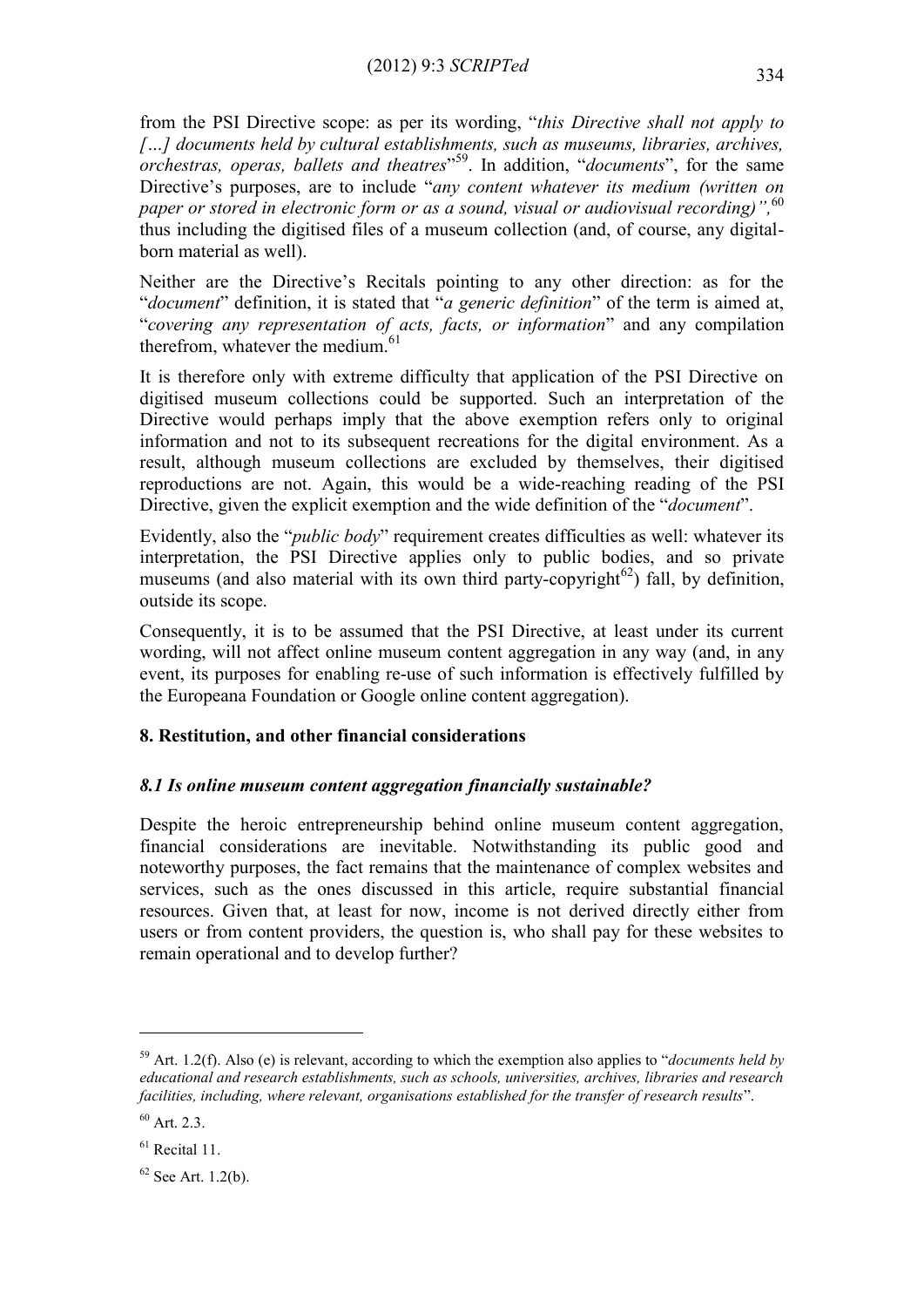We see that both models provide no straight-forward answers to the self-evident question of their financial sustainability. Europeana is funded by the European Commission for the time being, but it is not yet clear if it is envisaged that this will continue to be the case for as long as it exists. There are presently no mechanisms in place for Europeana to create income directly, either from users or from participating museums and other content providers.

The Google Art Project has yet to show its true implementation. It could potentially function as an additional income maker for Google, exactly in the way that Google Books enter bilateral book digitisation agreements. Or, it could charge a fee to museums to present their content onto its website. Or, it could charge users for certain uses of content within their profiles. It could even feed advertisements into user profiles and webpages, as per its current, and successful, main revenue stream. Or, it could simply constitute an add-on to generic Google user accounts, offering an indirect competitive advantage in the fierce online social media market.

It appears, therefore, that both models are still at a transitory period, mostly aiming at their establishment, both in terms of content and user conscience, while sustainability considerations are left for the future. However, once income realization is achieved, regardless of whether it is direct or indirect, perhaps a revenue-share with the content providers that ultimately made such income possible would not seem unreasonable.

# *8.2 Could users profit financially from online museum content aggregation projects?*

The sustainability of the service providers is not the only financial consideration when it comes to online museum content aggregation. The second question pertains to users, and whether it should be made possible for them to profit from such content aggregation. In other words, should users (including enterprises and application developers, considering that both models are, in fact, platforms) be allowed to put content made available therein to commercial purposes? And, if yes, under which terms and conditions through a revenue-share scheme or without any restrictions whatsoever?

Again, no clear responses are provided to this question. For the time being both models enable, if not encourage, users to create Web 2.0-like profiles onto them, expressly for non-commercial purposes. What additional uses will be permitted in the future, when content reaches a critical mass, remains to be seen. Interoperability requests could prove crucial, particularly if users are allowed to export profiles and data onto other platforms. For now, copyright and other restrictions by the content providers continue to apply, effectively discouraging organized investment efforts: even if application (app) development is permitted, enterprises are not likely to engage unless blanket intellectual property rules are applicable on all content made available through content aggregation websites.

As far as Europeana is concerned, although the Commission in principle encourages further commercial uses of digitised cultural content<sup>63</sup>, its terms of use expressly

 $63$  See, for instance, its Recommendation of 27 October 2011 on the digitisation and online accessibility of cultural material and digital preservation (2011/711/EU) available at [http://eur](http://eur-lex.europa.eu/LexUriServ/LexUriServ.do?uri=OJ:L:2011:283:0039:0045:EN:PDF)[lex.europa.eu/LexUriServ/LexUriServ.do?uri=OJ:L:2011:283:0039:0045:EN:PDF](http://eur-lex.europa.eu/LexUriServ/LexUriServ.do?uri=OJ:L:2011:283:0039:0045:EN:PDF) (accessed 10 Dec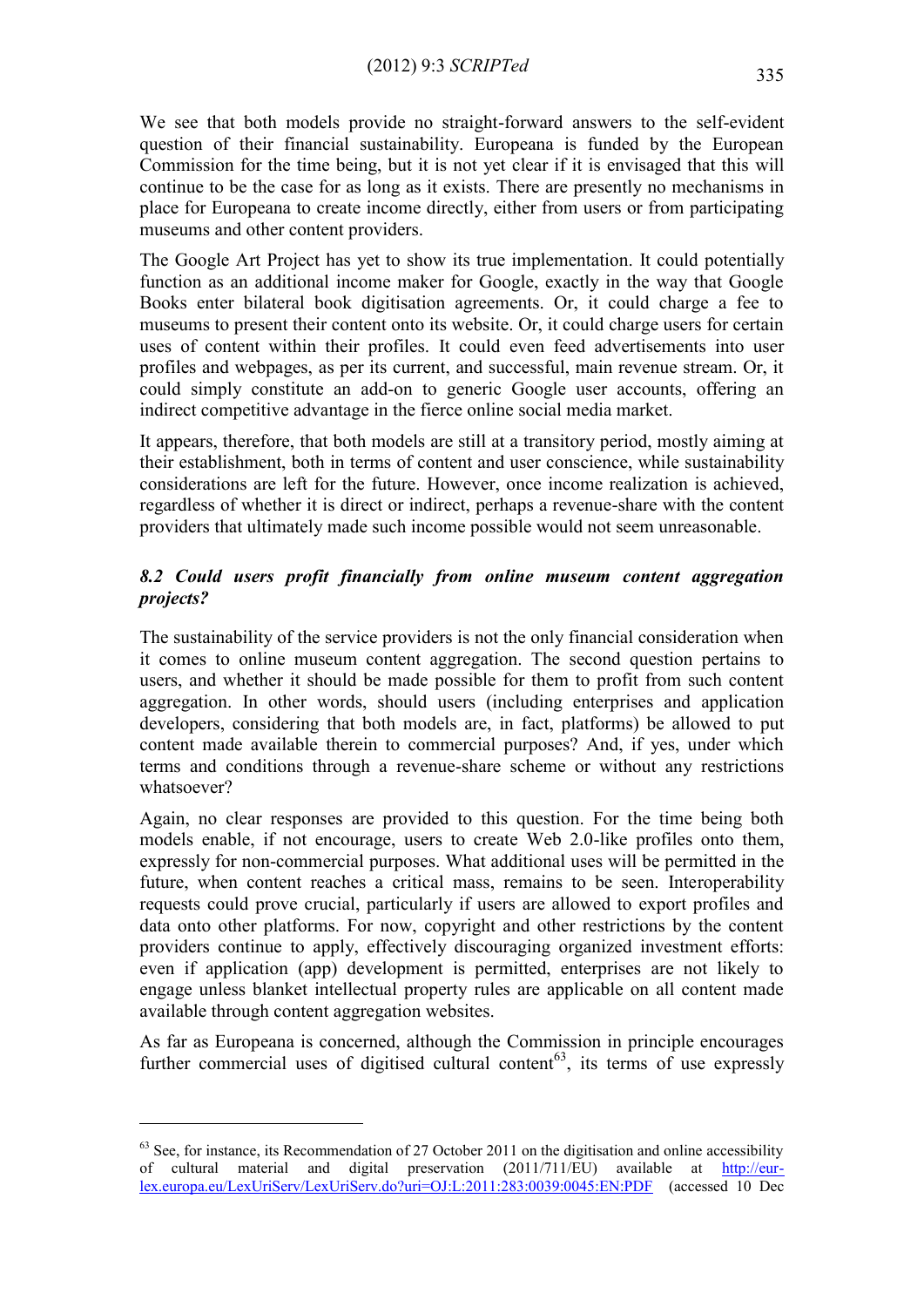prohibit any "*sharing*" or "*transformation*" of its website "*for commercial purposes*".<sup>64</sup> Surprisingly, this blanket exclusion is not fully justified by its Agreement: in effect, the metadata provided under the Agreement are actually subject to commercial uses, while thumbnail images are not. <sup>65</sup> Why the terms of the Agreement are not depicted exactly on the Europeana website, and why commercial uses of its content are altogether excluded despite the Europeana Foundation right to do otherwise, is unclear. In any event, should such commercial use actually be allowed, it remains to be seen whether this shall be achieved under a revenue-share scheme or not. For the time being, the Agreement does not state anything to this end, enabling thus further commercial uses free of charge, at least as far as content providers are concerned. On the other hand, it appears that museums are critical of any income-making use of data they have provided to Europeana free of charge<sup>66</sup>.

It remains to be clarified whether the act of transferring content to Europeana by museums and other content providers should signify, at the same time, a resignation from their rights to restitution in cases of commercial uses of such content. If museums have a policy within their own websites that content is provided only for non-commercial purposes, it is hard to accept that the same content, when accessed through Europeana, suddenly loses this protection. In addition, no legal instrument in effect as of now makes such a resignation mandatory for museums, making the, quasiimposed, <sup>67</sup> contractual obligation at times hard to justify.

On the other hand, one has to carefully assess, what exactly could be commercialized through the Europeana website: if such right ultimately pertains only to (part of the) museum metadata and even some thumbnail images, it could be argued that museums sacrifice relatively little for the public good.

Other, over-reaching arguments refer to whether museum artifacts and their digital files should be considered human culture upon which no commercial uses are to be allowed whatsoever. <sup>68</sup> They refer also to the fact that museum content digitisation projects are mostly paid by public funds and they therefore have to create a return of investment, through the increase of income, employment, etc. Or, to the fact that museum digital files are public-sector information (PSI) after all, and that they should be treated as such in the relevant regulatory framework. It seems that the policy discussion is ongoing, and any outcome is possible.

With regard to the Google Art Project, given its closed architecture, it is hard to imagine any non-Google commercial uses of its content. In particular, with regard to the high-analysis images, intellectual property rights remain with the museums that

<u>.</u>

<sup>12).</sup> This position has also been adopted in the New Renaissance Report 2011, see note 18 above, at 5.3.

 $64$  See "permissions to reuse" in the Europeana Terms of Use (version 2011)

 $65$  See Art. 3 and 4 of the Agreement (the CC0 1.0 Universal Public Domain Dedication, as annexed, allows commercial uses – see its statement of purpose and 2).

<sup>66</sup> For instance, De Francesco, see note 18 above.

 $67$  Given Commission active encouragement (see, for instance the Recommendation 2011/711/EU) and the fact that its terms are available online and are designated as the "product of wide consultation", the Agreement should rather be perceived as non-negotiable.

 $68$  A somehow misguided approach however, given that apps are likely to enhance access and search options and not prohibit or enable access *per se* onto already uploaded content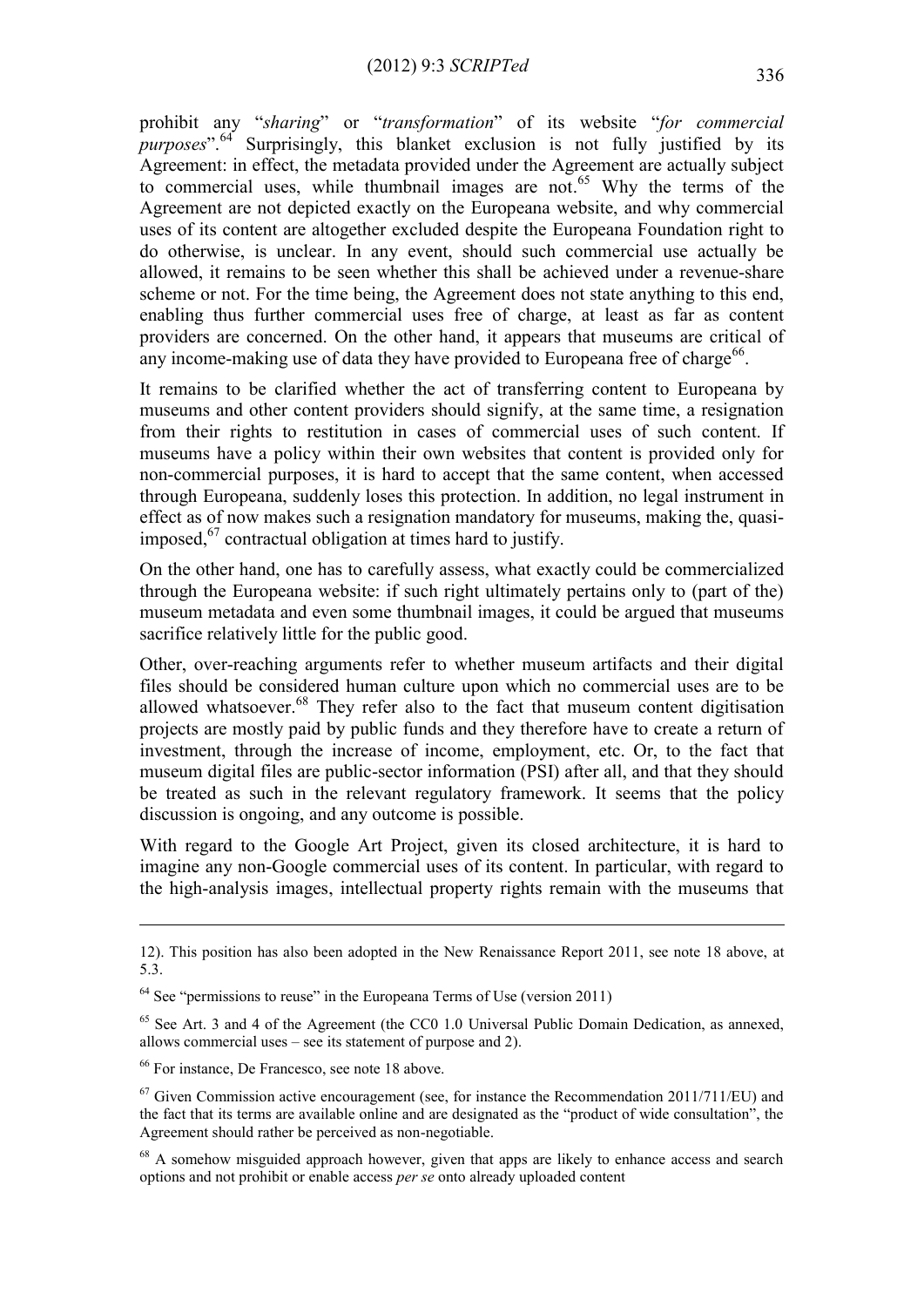provided them. With regard to its navigational information, users are guided to request Google permission for any commercial uses of its contents. Unless, of course, Google opens up its platform to third party developers and users alike (in the growing mobile phone applications market, for example), although even then, commercial uses of the platform shall at best remain indirect.<sup>69</sup>

A final, financially-related consideration relates to cases of unlawful use of content available on the aggregating websites. It obviously cannot be excluded that users may not follow the rules and indeed use content available through the aggregating websites in ways that infringe their intellectual property rights and/or the relevant terms of service. It is yet unclear whether online content aggregators should assume greater responsibility while monitoring their users, and whether museums have the right to take action against them in cases of their rights infringement by their users, or whether the general, e-commerce, rule shall apply on provider liability. In any event, a relevant contractual, liability partitioning clause should be clear and straightforward, to both content providers and to Internet users, in the relevant agreements.<sup>70</sup>

#### **9. Conclusion**

<u>.</u>

The Internet constitutes, by now, both an opportunity and a cause for concern for museum managements around the world. While it enhances public access, it requires substantial resources in the creation and maintenance of a contemporary, visible and user-friendly website. This task, in addition to the actual digitisation process of museum collections, proves to be an ongoing, expensive and difficult project in itself. Online museum content aggregation could lift at least the Internet-related burden off of museums' managements' shoulders. By uploading or linking their content to the relevant websites, museum managements are reassured that their collections are treated in the best possible way in the online world, benefiting from increased visibility and performing their public good purposes. User access is enhanced. At the same time, common digitisation standards are promoted, an indispensable tool for enhancing public access that is attained only with difficulty among contemporary (mostly piecemeal) and standalone museum collections' digitisation projects.

Consequently, online museum content aggregation constitutes a worthy cause. The eventual type and form that such Internet content aggregation shall assume still remains to be seen. Currently, two models stand out among their peers in terms of content volume and user exposure, and thus attracted the attention of this analysis: Europeana and the Google Art Project. These two models are not competitive. Certainly, Europeana was developed upon digital library premises, with specific reference to the Google Books initiative; but it was expressly "not conceived as a

 $69$  For instance, through advertisement, a fact nevertheless that by itself does not exclude a revenueshare with the content providers

 $70$  The Europeana Foundation addresses effectively in its Agreement, through a Liability and Notice and take Down term, what happens if (a) the content provider provides it with unlawful content, and (b) its website maybe infringes the rights of third parties. It does not however address the case whereby the rights of content providers are infringed by unlawful uses of its own users and what Europeana actions shall be in that event – although this appears to be a one-sided omission, in the sense that in its own terms of use (towards users) it expressly asks to limit its liability from "Any use by third parties that goes beyond the rights expressed in these Terms of Use"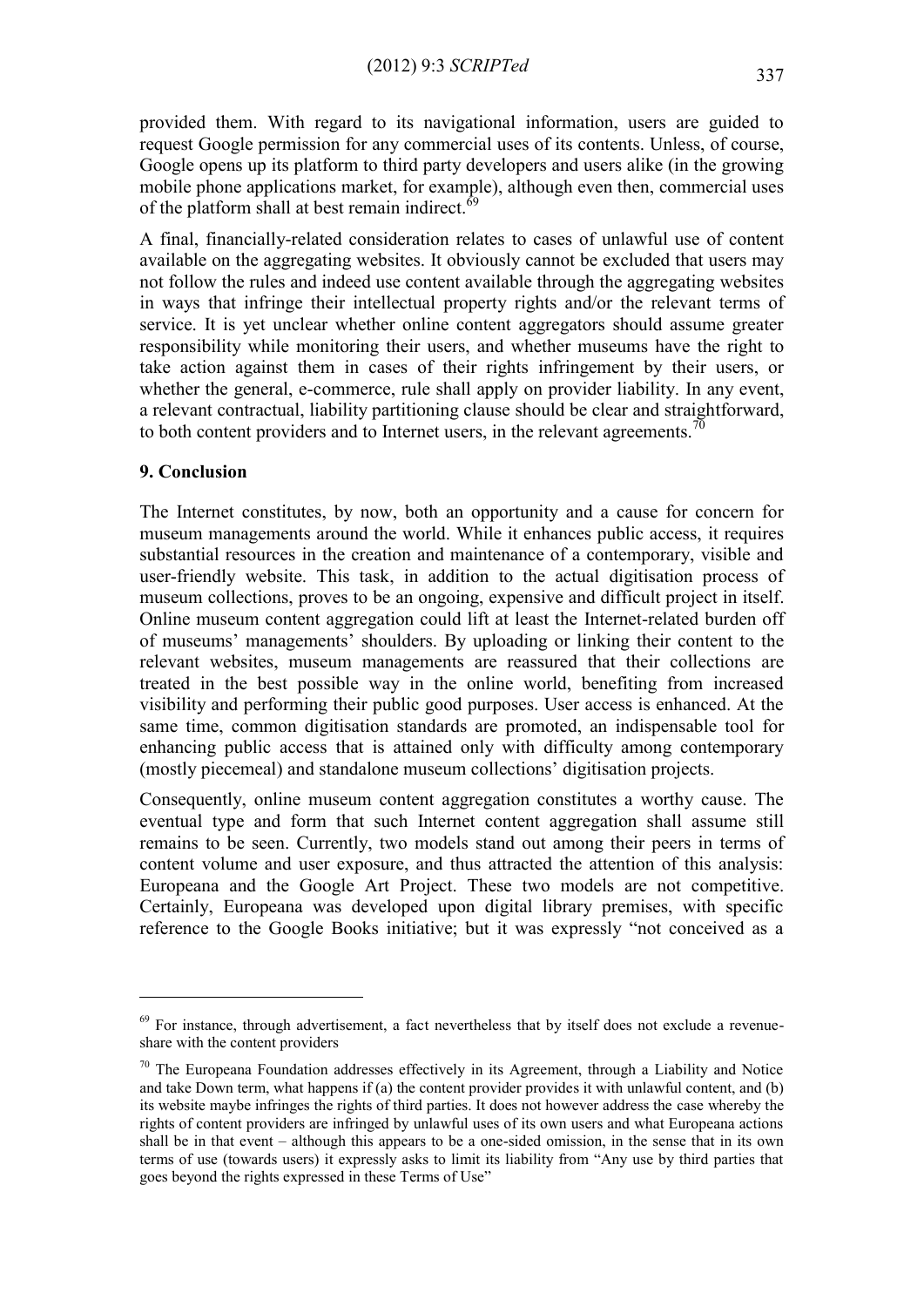competitor for digitisation projects in the private sector",<sup> $\frac{7}{1}$ </sup> a role that could very well be assumed by the Google Art Project. The latter, from its part, followed the launch of Europeana but has adopted a completely different approach and solutions (having international rather than European character. However, nothing precludes that, in the future, new entries shall occur in the field, or even that these mentioned above shall change their operation models for their own reasons and purposes.

Despite the transitory stage, a point that has already become clear is that the regulatory framework in effect today is not entirely suited to properly accommodate the new reality. At least in Europe, online museum content aggregation is affected by several fields of law. Supposing that proprietary issues over their collections have been resolved by each museum individually (an assumption that may prove rather optimistic in practice), apart from the basic question of copyright applicability on digitised photos of artifacts, the *sui generis* database right as well as the PSI re-use regulations (regardless whether by way of exemption or not) are all applicable at the same time. Provider liability and provisions over any commercial re-uses of data are also relevant. In view of the above, it would appear that an *ad hoc* regulatory framework is urgently needed; until that time, all these issues are apparently addressed in the relevant agreements between museums and content aggregators, but this lacks clarity and transparency and cannot thus constitute a long-term solution.

At a more abstract level, the underlying power shift cannot remain unnoticed, because it bears, among others, concrete legal consequences. Online content aggregation disrupts the known museum use model. Until today museums operate in the real world, making available whichever part of their collections they wish to visitors who pay an entry fee for such use. Further use of their collections (for instance, photos by visitors) is subject to strict, museum-imposed rules. Museum proprietary websites are ultimately extensions of the above, offline, access model onto the Internet. An online content aggregation model threatens to change everything, because it affects the basic notion of public access. Visitors no longer visit the museum itself, or its website, in order to gain access and use its collections. Consequently, decisions on a collections' listing, appearance etc., that used to be the prerogative of museum managements, are now made by a newcomer in the field, the online content aggregator.

This shift of the decision-making process bears already identifiable risks for museums. Online content aggregators aim at maximizing their user visibility and establishing a concrete Internet presence. If they achieve their goals, a potential failure of a museum to list its collection under the relevant Internet platform(s) may ultimately result in that collection failing to register with public knowledge. In addition, entry into an online content aggregating platform, *per se,* could prove problematic for museums. Under the two models examined in this article, the relevant co-operation agreements are in one way (formally in Europeana) or another (commercially, if the Google Art Project takes off) non-negotiable. The relationship therefore risks turning from a co-operation between equal parties to a conflict between platform operators and skeptical but obligated users. Furthermore, it is unclear whether, once uploaded, content may be "suspended" (become unavailable) from the content aggregation website for whichever reason. Rules on content listing (for instance, homepage rotation or not) are, for the time being, left with the content aggregators and their own decision-making models.

 $^{71}$  See the New Renaissance Report 2011, see note 18 above at 6.2.2.